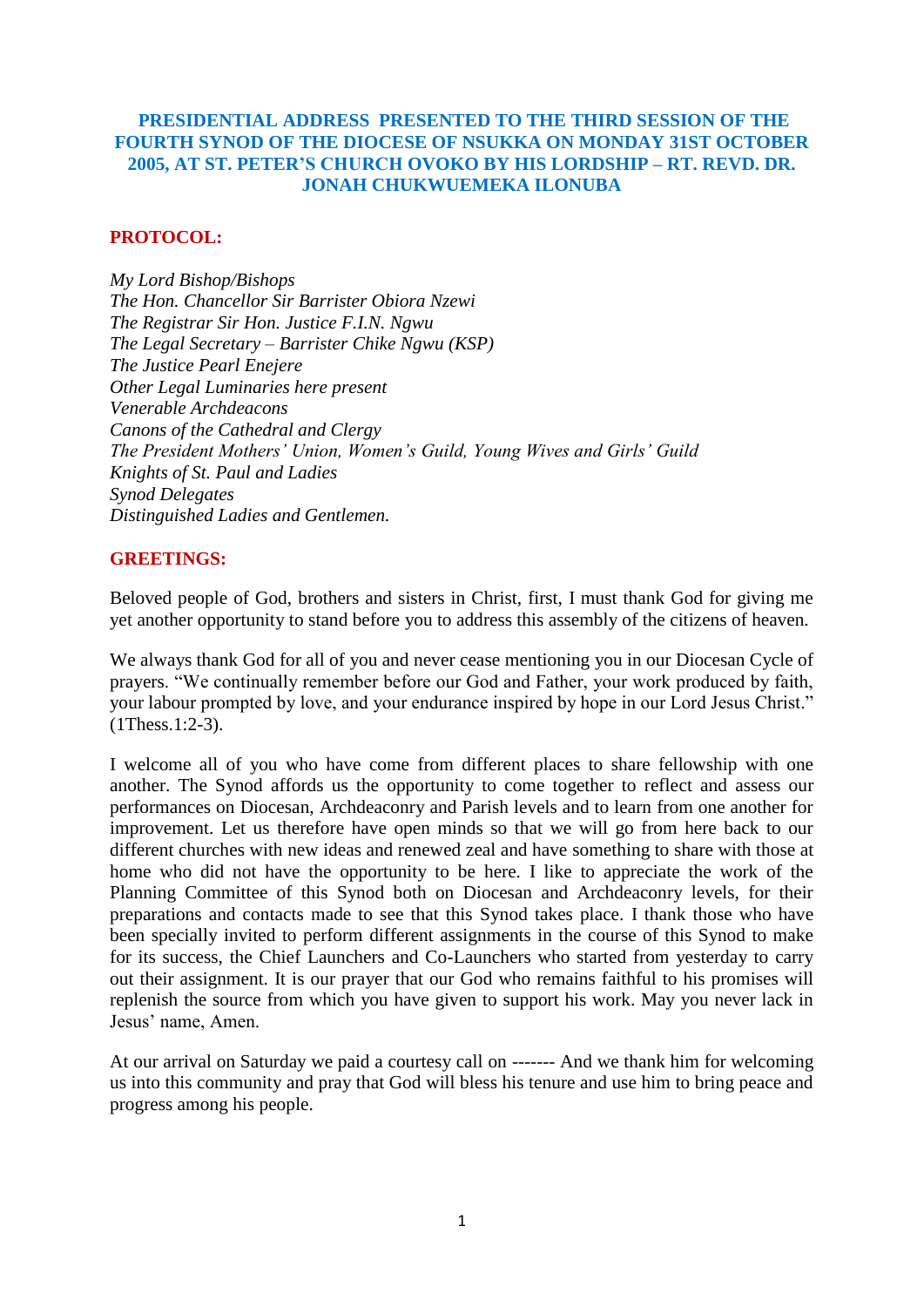I cannot forget to thank the Archdeacon and Clergy of the Archdeaconry for their commitment and evangelistic zeal in seeing that the gospel message is being proclaimed in power to all the nooks and crannies of the Archdeaconry and beyond.

During our last Synod here at Ovoko in 1998 there was an attempt to build a church hall and today the work on the hall has progressed but after seven years one would have thought that a church of this nature would have completed the hall and start new projects.

The Church in which we are today has become grossly inadequate to accommodate those who worship in it and time has come for a bigger and more modern church to be built. I thank God that idea is agitating your mind and the sooner you start it, the better, but first see that this hall is completed in the shortest possible time. I call on all the sons and daughters of Ovoko whom God has blessed in different ways to rise up to the challenge and invest in the things of God and you will be enriched from his inexhaustible resources.

# **OUR GUEST PREACHER:**

I welcome in a special way our guest preacher and his amiable wife the Rt. Rev. George Latunji Lasebikan and wife Esther who have been here with us since Saturday. Bishop George attended the Ibadan Grammar School, after which he studied at University of Ibadan where he graduated with B.A. (Hons. and Dip in Religious Studies. His Post-graduate Studies earned him M.Ed. and M.A. in Religious Studies. He finally had his Ph.D.

George Worked in different places before becoming a bishop. He was a Chaplain at the Chapel of Resurrection University of Ibadan 1986 – 1990. He was in charge of All Souls" Parish Church Bodija (Mapo) 1991 – 95. It was when he was there at Bodija Ibadan that I met him for the first time when we went for Bishops' Training at Ibadan in 1995. He was one of those who took very good care of us while in training. He was then under the retired bishop of Ibadan the Rt. Rev. G. Olajide.

I have no doubt that you were challenged by his inspiring and thought – provoking Sermon of yesterday. I believe that we shall all go home with the message of the Sermon to face the challenges ahead and rise up to our responsibility in building up a new community of God"s people both spiritually and physically.

My Lord Bishop George and wife Esther we say welcome to you and may God bless you richly in Jesus name, Amen. Ala, Dejee !!!

# **THE HOST ARCHDEACONRY:**

The coming of Anglican Church to Ovoko dates back to 1929 through the help of a Muslim traditional ruler in Ovoko Chief Momo Nwa Oshaba, who was of Nupe origin. For about two years Christians met and worshipped in his compound with Hausa Scholars learning in the Arabic School. The church was then being nursed by Mr. Stephen Uzor, a Church teacher from Umuabi Udi. In 1931 the church was moved from Chief Momo"s compound to Obechara, a parcel of land given to the CMS by Ovoko and Obukpa Communities.

Meeting Ugwu Ikpotoakpa of Umuashi Ovoko at this time surrendered his thatched building at Obechara to be used as the church, the school as well as the residential building for the Church teacher mr. Simon Eze from Nachi in Udi Local Government Area.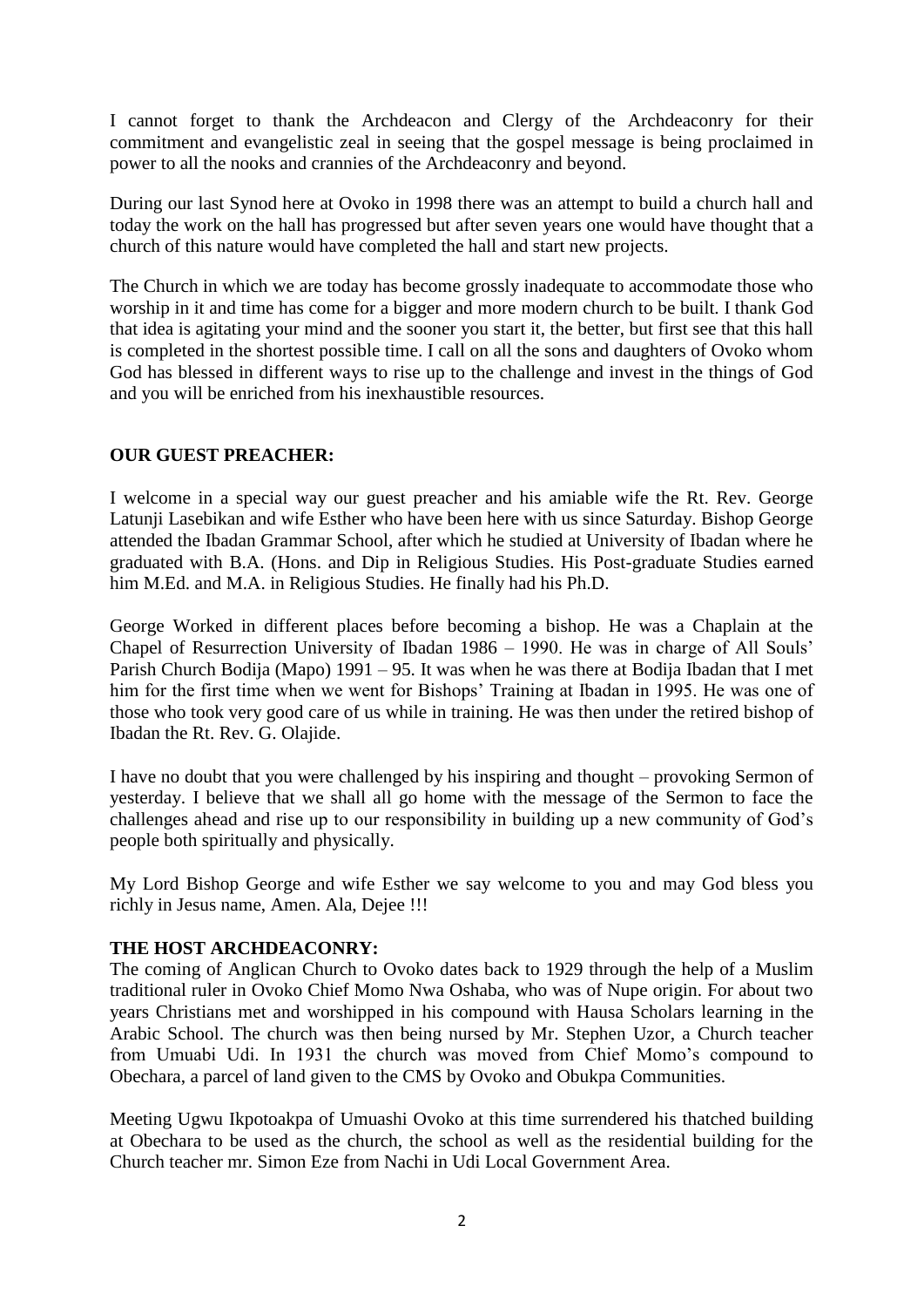In 1933 the Church building was blown down by a rain storm. People of Ibeku-Ovoko assisted in erecting a more permanent building to serve as both church and school.

A number of people helped spiritually, morally and financially in the survival of the Church at Obechara, they included traders, artisans and civil servants based in Nsukka. They are Onyedu, Stephen Iloanyasi, Enoch Okpukpua, Augustine Ilo, Nathaniel Eze, Simon Ajabigwe, Enoch Ezechukwu, Hezekia Onyia, Nelson Eze, Godwin Ene, Festus, nweke, Gabriel Chibuzo, etc.

Some of the early converts in Ovoko include Peter Ugwu Onah Ibe an ardent Christian in whose memory St. Peter's Ovoko was named. John Onah from umushiri Ovoko. Others include Lazarus Eze, Jeremiah Aruah, Apollos Agbo, Andrew Nweke, Amos Ugwu and others, Within twenty-eighth yaear years of St. Peter"s existence at Obechara it produced many Christian leaders like late V.N. Ozor Sir G.A. Eze, Sir E.C. Onah; Sir Igwebueze Ugwuoke, Mrs. S.O. Nwokolo, Mrs. Bernice Nnamani and Others.

In 1957 St. Peter"s Church, Ovoko was moved from Obechara down to the centre of Ovoko town. This is the present site of Central School Ovoko, formerly St. Peter"s School, Ovoko 1929-1971. Those who were instrumental to the acquisition of this site include John Onah, David Onah, Daniel Ugwu, Jonah Ugwu, Apollos Agbo and others. In 1960 Ovoko leaders in an assembly resolved to expand all existing Primary School lands in Ovoko. It was this time that the present School boundary as surveyed was established.

In the year 1994, the church was again moved from Central School Ovoko to its present site. The former sites were left as Schools for the church. In the same year 1994, St. Peter's Church, Ovoko was made the Head of Eketekere group of Churches. On  $6<sup>th</sup>$  December 1975, the foundation stone of the present St. Peter"s Church, Ovoko was laid by the Rt. Rev. G.N. Otubelu B.A., B.D. PAGE, OFR, the Bishop of Enugu. On  $6<sup>th</sup>$  March 1988 St. Peter's Church, Ovoko became the headquarters of Ovoko Parish inaugurated on the same date.

On 8<sup>th</sup> December, 1996 Ovoko Archdeaconry was inaugurated with four Parishes-Ovoko, Orba, Uduledem and Eha-Alumona. Today Iheakpu-Awka Parish has become the 5<sup>th</sup> Parish in the Archdeaconry.

The Ven. Jonathan N. Eze was collated and installed as the first Archdeacon in 1996. He was succeeded by the Ven. Ernest E. Odo followed by the Ven. George U. Nnamani who was collated and installed on the 13<sup>th</sup> of April 2003. The present Archdeacon Ven. Emmanuel. Onah came in July 2004.

# **OTHER PARISHES IN THE ARCHDEACONRY**  *ORBA PARISH*

The CMS Mission was established in the year 1930 in this area at Owerre-Eze-Orba and Imilike-Uno by traders from the Southern part of Igbo land.

It came to Okpu Orba in 1933 and in 1935 the mission work was merged into the present St. James' Orba, Orba Parish was inaugurated on May 9<sup>th</sup>, 1933 with the Rev. G.. Eze as the Vicar in charge. The Parish has three other Churches; St. Luke"s Church Imilike-Uno, St. Peter"s Church Owerre-Eze-Orba and Christ Church, Agu-Orba.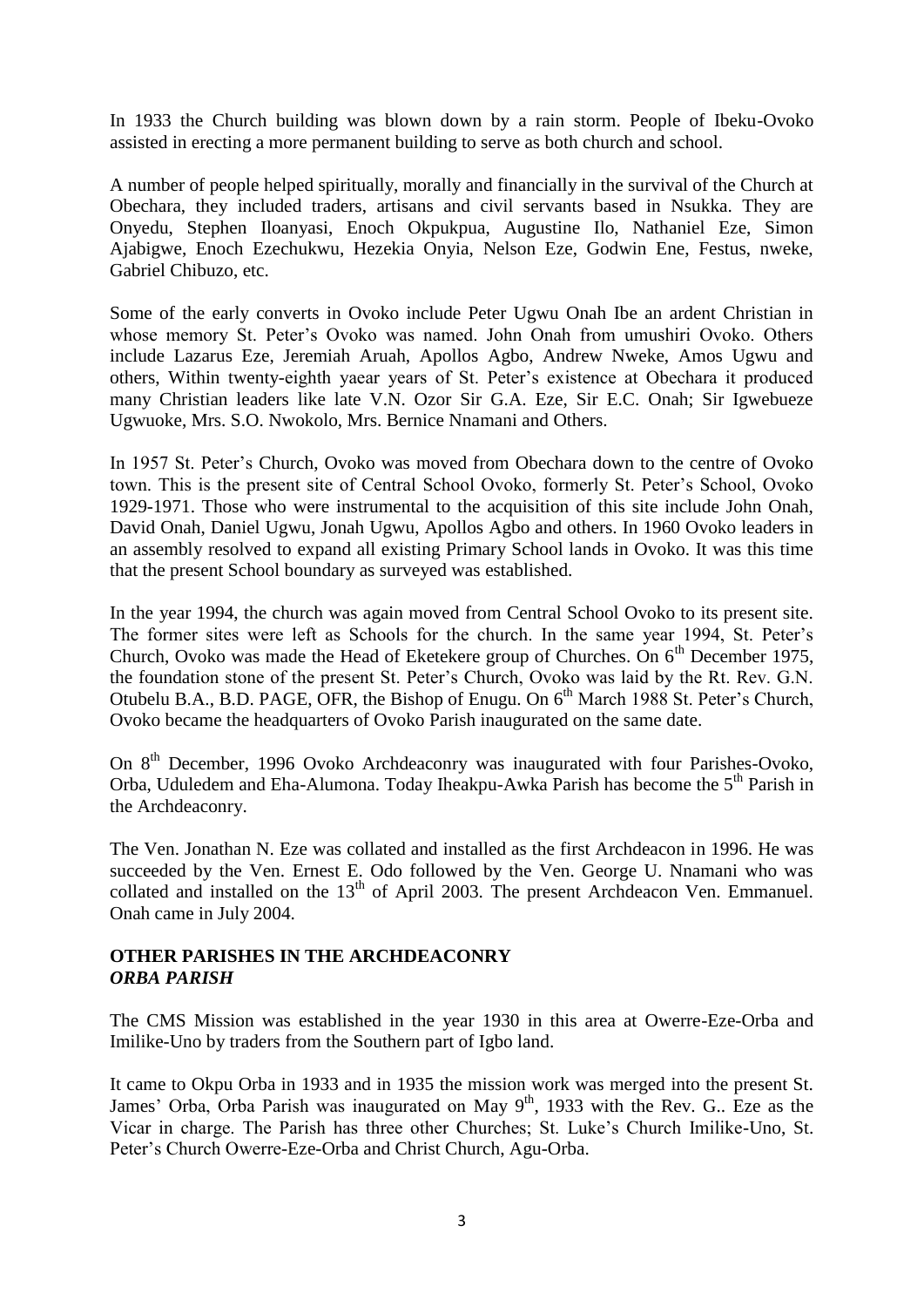# **UDULEDEM PARISH**

The Anglican Church in Uduledem was started in 1929 by Mr. Josiah Utah a Sawyer from Edo State. He preached the gospel first at Emelem in Imilike-Agu under the auspices of the C.M.S. This seed of the gospel gave rise to the present St. Peter"s Anglican Church Imilike-Agu. The first baptism in this Church was performed by the Rev. E.I. Asiekwu on  $10^{th}$ February 1934.

# **OTHER CHURCHES IN THIS AREA INCLUDE:**

St. Mary's Anglican Church, Obollo-Eke 1931; St. Paul's Church, Ezimo 1951; All Saints' Church, Obollo-Afor 1962; Emmanuel Church, Obolo-Etiti 1975. St. James" Church Umukpa Ezimo 1989; Holy Trinity Church, Ogbodu-Aba 1993; Emmanuel Church Ezimo-Uno 1994.

All Saints' Church Obollo-Afor being a commercial centre was chosen as the headquarters of the Parish. The Church has grown and their new church building is about to be completed.

# **EHA-ALUMONA PARISH:**

This area was evangelized in 1935 by planting a church at Umu-Arima village through the evangelistic effort of Mr. Ofor. In 1943 the church was moved to the present site at St. Barnabas Eha-Ndiagu. In 1984 it was made the headquarters of Eha-Ndiagu group of Churches and eventually became the Parish Headquarters when the Parish was inaugurated in 1993.

# **OTHER CHURCHES IN THE PARISH INCLUDE**

St. Stephen"s Church, Eha-Alumona 1935; St. Paul"s Church Amechienu 1935; St. Peter"s Church, Umabor-Agu 1935; Christ Church, Eha-Azuabor 1935; St. John"s Church, Akwari 1935; Holy Trinity Church, Amanato 1957.

# **IHEAKPU-AWKA PARISH:**

St. Mary"s Church Iheakpu-Awka was established in 1933 by a few converts who accepted the faith at. St. Andrew"s Church, Ibagwa-Aka between 1931 and 1932. It came out of Ibagwa group of Churches to join St. Peter"s Church, Ovoko to form the Eketekelu group of Churches when it was constituted into Ovoko Parish in 1988. The Church building which was started in 1982 has progressed significantly within the last few years and it is hoped that very soon it will be dedicated. Iheakpu-Awka parish was inaugurated on 5<sup>th</sup> December 2004.

# **EVENTS AFTER THE LAST SYNOD:** *NEW PARISHES*

Iheakpu-Awka Parish carved out from Ovoko Parish was inaugurated on Sunday 5<sup>th</sup> December 2004.

Agu-Amede Parish from Eha-Amufu was inaugurated on Sunday  $10^{th}$  July 2005.

# **FOUNDATION STONE LAYING**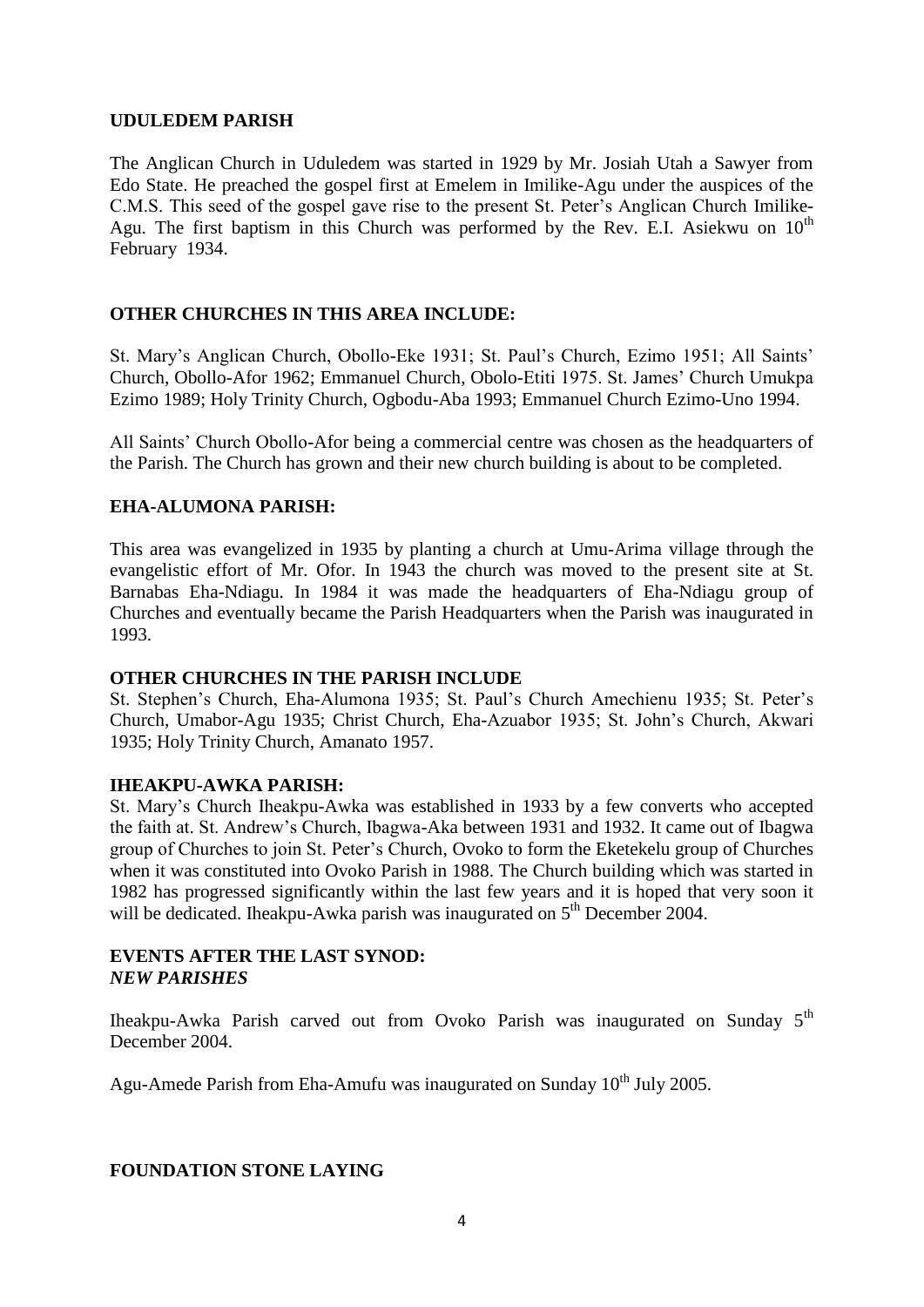The Foundation Stone of the Following Churches were laid.

Emmanuel Church, Ezimo-Uno  $19<sup>th</sup>$  December 2004, Christ Church, Eziani  $17<sup>th</sup>$  April 2005; St. Philip's Church, Ozalla  $24<sup>th</sup>$  July 2005.

We thank God for the progress of work in these Churches and pray that very soon the Churches will be ready for dedication.

I want once more to emphasize the need of not embarking on a building project that does not have Diocesan approval to avoid wasting our meager resources on projects that may be destroyed.

Our Diocesan Engineers and Architects must be consulted for expert and professional advice in all that we do so that our work will stand the test of time.

#### **INSTITUTIONS AND INDUCTIONS:**

At the beginning of this year many Pastors were moved to new stations as Vicars in charge of Parishes and the following Priests were charged with the responsibility of being Vicars in their Parishes.

Emmanuel Church, Alor-Uno – The Rev. Canon J.C. Urama –  $13<sup>th</sup>$  February 2005.

St. Mary's Church, Iheakpu-Awka – The Rev. Alloy Agbo –  $27<sup>th</sup>$  February 2005.

St. Mary's Church, Opi – The Rev. J.Agbo –  $3<sup>rd</sup>$  April 2005.

St. John's Church, Itchi – The Rev. S. Eze –  $10^{th}$  April 2005.

St. John's Church, Edemani – The Rev. L.N. Ugwu  $22<sup>nd</sup>$  May 2005.

On 24th April 2005 – The Ven. E.I Asogwa was collated and installed as the new Archdeacon of Eha-Amufie at. St. Mathew"s Church, Mgbuji.

#### **FLAG BASE AT BISHOPSCOURT:**

I commend the efforts of the Boys" and Girls" Brigade of the Diocese who constructed a flag base at the Bishopscourt premises. This project was commissioned on 29<sup>th</sup> April 2005.

### **TRINITY ORDINATION**

On Sunday, 3<sup>rd</sup> July 2005, 9 persons were ordained, 3 priests and 6 deacons.

#### *The Priests are:*

The Rev. Nnamdi Ugo Ezema The Rev. Daniel Odezue The Rev. William S. Okoye

#### *The following were made deacons:*

The Rev. Cyprian Ezugwu The Rev. Samson Eneh The Rev. Chukwudi Okanya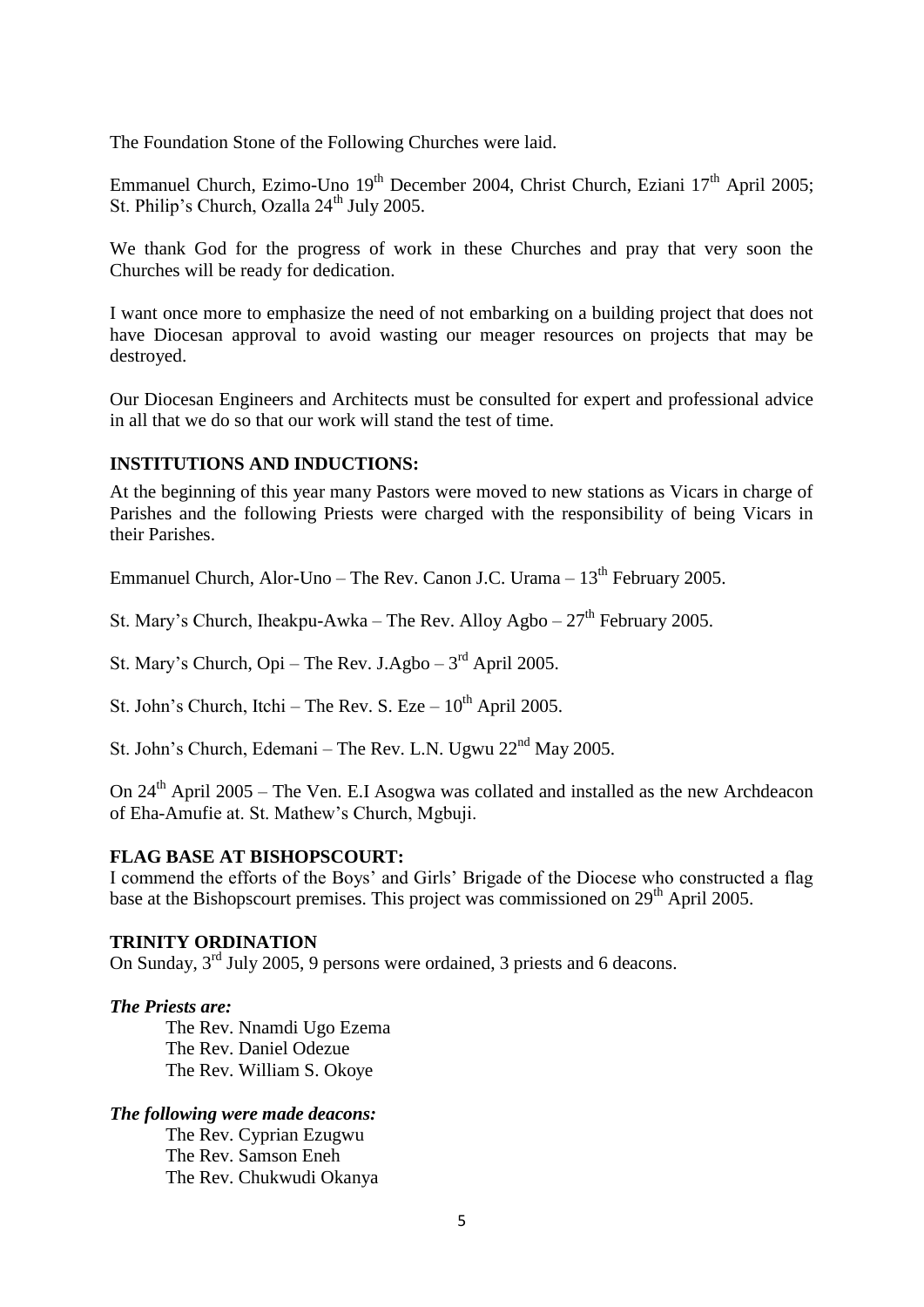The Rev. Lucius Makua Nnamonu and The Rev. Emmanuel Onor, serving in the Nigeria Army.

They have since been posted to their stations and it is our prayer that God's special anointing will be on them to make true ambassadors of Christ.

# **EVANGELISM:**

We have continued to be obedient to the 'Great Commission' which is the primary assignment of the Church, to 'go and make disciples of all the nation,' We thank the Diocesan Evangelism Committee for organizing missionary out-reaches to different places. We have carried out mission to Idah and other areas and the Bishop of Idah has shown a great appreciation for the work done. Idah is one of the new missionary Dioceses that have been created and we have been told to assist it.

Already a church has been planted at Ette and we thank God for the enthusiasm of the members. They came to Ogrute last year during their Confirmation Service. Churches have been planted at Nru and Ede-Oballa in the Cathedral Deanery, and these two churches were represented at the last Annual Women Conference.

In Enugu-Ezike Parish of Amufie Archdeaconry a church has been planted at Umuogbo-Ulo.

In Ovoko Archdeaconry new churches have been planted at Ugugu. Amalo, and Agbata, Plans are ahead for planting more churches in Uduledem Parish.

Okpuje Parish in Nsukka Archdeaconry has planted a new church at Umu-Eze-Agu near Okutu.

Other reports from Archdeaconries will be from the Archdeacons themselves.

Some of our churches have received anonymous donation of  $\text{H20,000,00}$  each – They are Ukpata, Agu-Udele Neke, Agbani, St. Luke"s Church, Iheaka.

# **CREATION OF NEW ARCHDEACONRIES:**

In order to carry out more grass – root evangelism it has become necessary that two more Archdeaconries will be carved out from the present Nsukka Archdeaconry.

They are Nsukka East Archdeaconry with Headquarters at Opi to be made up of Opi Parish, Ozalla Parish. Ohodo Parish and Ekwegbe Parish.

Nsukka South Archdeaconry with Headquarters at Aku comprising-Aku Parish, Umulokpa Parish, Adani Parish and Abbi Parish.

Isi-Uzo Archdeaconry with headquarters at Neke, comprising – Ikem Parish, Neke Parish and Mbu Parish.

Dates will soon be given for the inauguration of these Archdeaconries. It is my plea that all of us will join at the inauguration and help these new Archdeaconries to take off.

# **C.F.F – CHRISTIAN FATHER"S FELLOWSHIP:**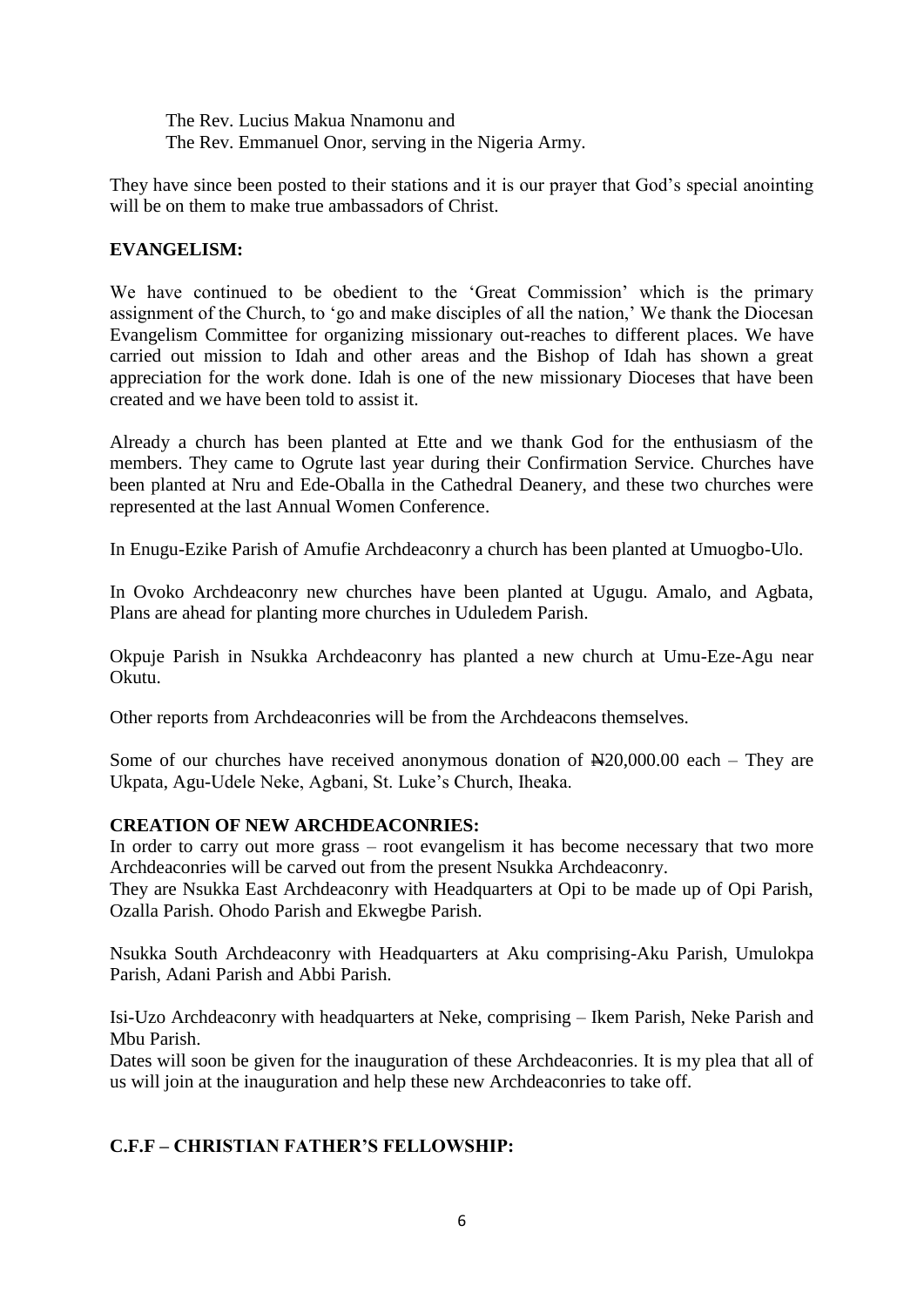The response of our men to join in this fellowship is not yet encouraging. While some Parishes take it seriously others do not. Christian Fathers should recognize the role they are supposed to play in the family and the society and sit up if they are to do that. Many fathers fall far short of commitment in the things of God and therefore cannot give the needed spiritual and material leadership, starting from their homes.

The C.F.F is a forum for Fathers to meet and organize themselves as a force to be reckoned with in the church. When you meet for Bible Studies and Prayer your faith will be deepened and you can then carry out your responsibility as a true Christian Father. This year a Conference was organized for the fathers and I thank all those that attended the Conference.

# **TAP (TRAIN A PRIEST)**

The need for well – trained clergymen cannot be over – emphasized as the quality of our churches depend on the quality of our priests. The cost of maintaining one student in the Theological College has risen considerably. We shall be spending about One Million Naira this year alone to keep our students at Trinity.

We continue to appeal that people will volunteer to pay for at least one student each semester. The cost is about  $\text{\#}50,000.00$  (Fifty Thousand Naira) per Student. The Girls' Guild of the Diocese has continued to support this project for some years now.

This year someone who chose to remain anonymous volunteered to offer scholarship to one of our students at Trinity. We thank these people and appeal that others will take up the challenge.

# **DONATIONS**

We have received donations from some organizations and individuals.

| (i)  | N500,000.00 | $=$ | (Five Hundred Thousand Naira) only   |
|------|-------------|-----|--------------------------------------|
| (ii) | N700,000.00 | $=$ | (Seven Hundred Thousand Naira) only. |

The Governor of Abia State Dr. Orji Uzo Kalu through Sir Dr. Emeka Enejere gave us N200,000.00 (Two Hundred Thousand Naira) only. It is our prayer that God will continue to bless them.

# **THE IGBO LANGUAGE: A RELEGATION SYNDROME:**

According to UNESCO prediction, the Igbo Language faces the danger of extinction in the next fifteen years. This should be a matter of concern to anyone who calls himself or herself an Igbo person.

According to Dr. Aggrey "Whoever is not proud of his colour is not fit to live." Language, apart from indicating the culture of a people is also the pride of any people. All over the world people are proud of their language and will do all within their power to preserve their language.

In Nigeria, however, it is only the Igbos that play down on their language. In some schools people are ridiculed when they speak the Igbo Language.

In most of our rural congregations today our pastors address members in English without caring whether they understand what is being said or not.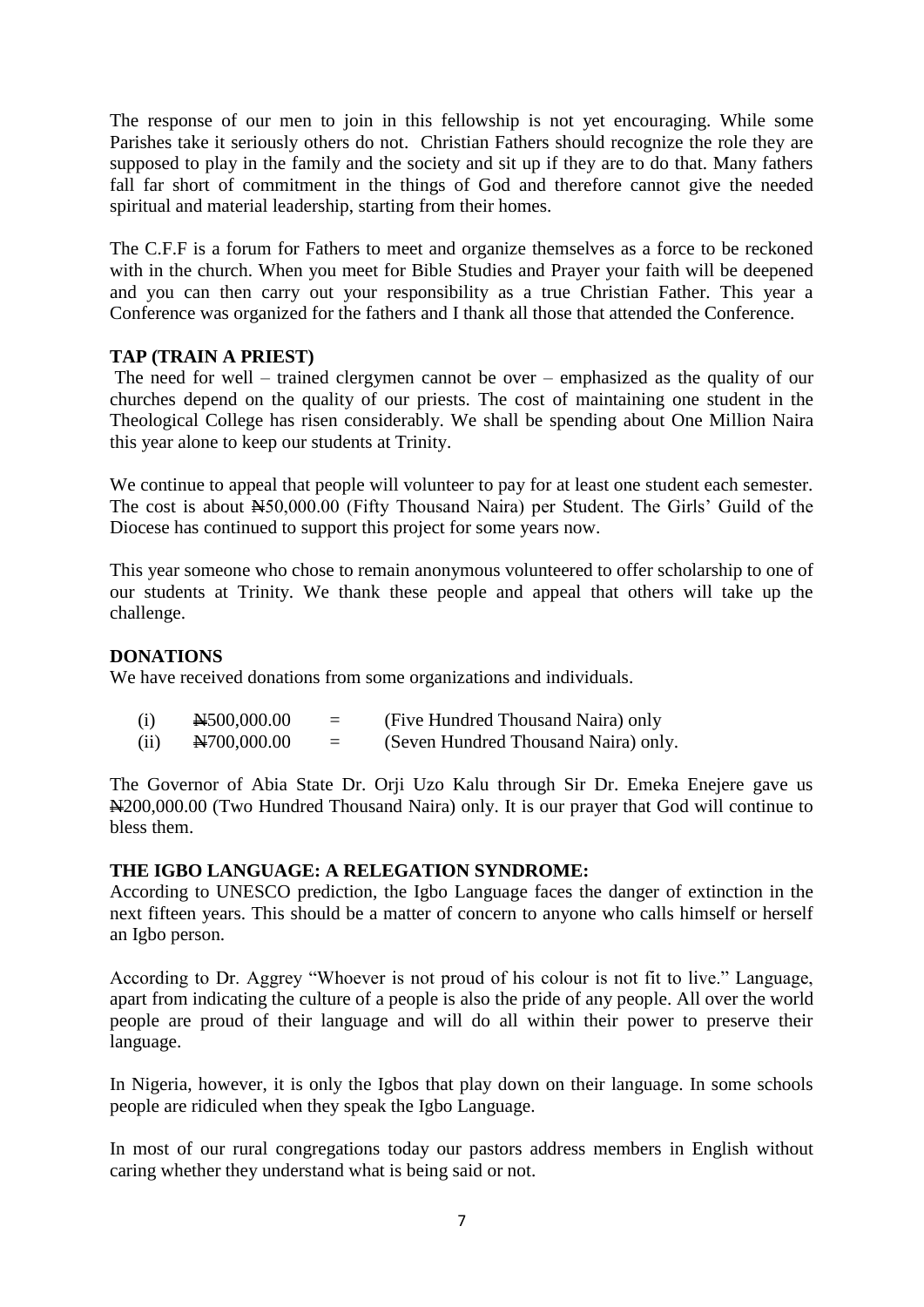# **Article 24 of the Thirty-Nine Articles States:**

"It is a thing plainly repugnant to the Word of God, and the custom of the Primitive Church, to have public prayer in the Church, or minister the sacraments in a tongue not understood of the people.

The Province of Niger during one of our provincial Councils decided that we hold our meetings in our mother tongue. Let us therefore as a people rise up to this challenge and be proud of our Igboness, protect our language and culture, promote Igbo values of truth and hard-work and nature a very strong bond of unity and brotherhood.

# **BURIAL OF MY FATHER-IN-LAW PA BENSON O. OFOEZIE:**

My wife and I lack words to express our immense gratitude to the entire people of this Diocese for your unparalleled support and encouragement throughout the period of mourning and burial. Individuals, Archdeaconries, Parishes, Churches and Organizations through visits and gifts surprised us. We thank God for all of you and pray that God will bless you abundantly and that others will equally visit you with such love and kindness. Please convey our sincere thanks to your people when you go back.

# **OBITUARY:**

- $\triangleright$  Within the period in review we lost the following members of our Diocese.
- $\triangleright$  Sir Albert Eze of Alor-Uno
- $\triangleright$  Mrs. Ugwu Wife of Late Rev. Amos Ugwu
- $\triangleright$  Mrs. Felicia Eze Wife of the Rev. L.N. Eze
- $\triangleright$  Mr. Chukwudi Ogbogu Local Helper Obimo
- $\triangleright$  Sir Samson O. Enyi.

Other deaths will be reported in the Archdeaconry reports. It is our prayer that God will console the above families in Jesus name.

# **CHURCH OF NIGERIA NEWS:**

# *New Liturgy In Igbo:-*

The translation of the entire Church of Nigeria Prayer Book into Igbo has been completed and a trial copy has been sent to all the Dioceses of the East that worship in Igbo language. We thank the Bishop of Oji-River Diocese, the Rt. Rev. Dr. A.A. Madu and his team who did the work.

# **NEW DIOCESES:**

A total of 12 new Dioceses have been created out of which 10 are Missionary Diocese. This brings the total number of Diocese to 94. We thank God for this astronomical growth in the Church of Nigeria.

#### **The Missionary Diocese are:-**

| Kubwa from           | Abuja Diocese      |
|----------------------|--------------------|
| Idah from            | Diocese of Lokoja  |
| Arochukwu from       | Diocese of Umuahia |
| Isiukwuator/Umunochi | Diocese of Umuahia |
| Ikwuano              | Diocese of Umuahia |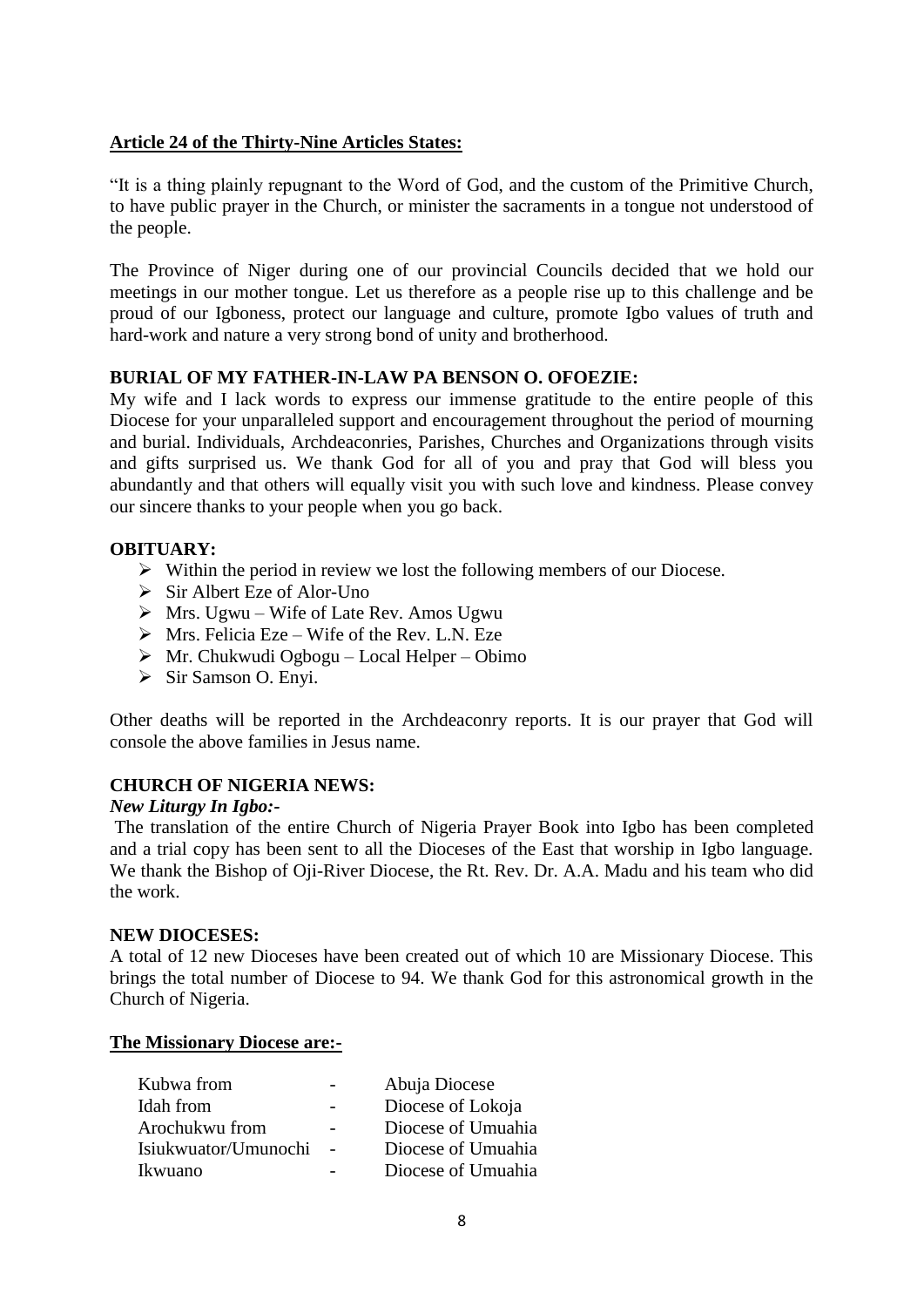| Ogoni        |                          | Diocese of Niger Delta North |
|--------------|--------------------------|------------------------------|
| Badagry      | $\overline{\phantom{0}}$ | Diocese of Lagos West        |
| Ogbomosho    |                          | Diocese of Ibadan            |
| Zonkwa       |                          | Diocese of Kafanchan         |
| Western Izon |                          | Diocese of Warri.            |

#### **The other two Dioceses are:-**

Aguata carved out of Awka Diocese and Ijebu North carved out of Ijebu Diocese.

Bishops have been elected and consecrated for these Dioceses as follows:-

| The Rt. Rev. Benjamin E. Emamezi   |                          | Western Izon     |
|------------------------------------|--------------------------|------------------|
| The Rt. Rev. Mathew Osunade        |                          | Ogbomosho        |
| The Rt. Rev. Joseph A. Adeyeni     | $\sim$ 100 $\mu$         | Badagry          |
| The Rt. Rev. Duke T. Akamisoko     | $\overline{\phantom{a}}$ | Zonkwa           |
| The Rt. Rev. Samuel C. Chukwuka    |                          | Isiukwuator      |
| The Rt. Rev. Solomon S. Gberegbara |                          | Ogoni            |
| The Rt. Rev. Johnson C. Onuoha     | $\sim$ 10 $\pm$          | Arochukwu/Ohafia |
| The Rt. Rev. Chigozirim Onyegbule  |                          | Ikwuano          |
|                                    |                          |                  |

#### **TRANSLATION:**

#### *The following Bishops were translated*

| The Rt. Rev. Emmanuel Egbunu | $\sim$                   | Suffragan Bishop of Abuja translated to Lokoja |
|------------------------------|--------------------------|------------------------------------------------|
| The Rt. Rev. Simon Bala      | $\overline{\phantom{0}}$ | Kubwa                                          |
| The Rt. Rev. Danile Yisa     | $\overline{\phantom{0}}$ | Minna                                          |
| The Rt. Rev. Christian Efobi | $\sim$ $-$               | Aguata                                         |

#### *During the last General Synod at Onitsha three Bishops were elected*

| Diocese of Yola       | $\overline{\phantom{0}}$ | Ven. Ibrahim Malchus |
|-----------------------|--------------------------|----------------------|
| Diocese of Damaturu - |                          | Ven. Abiodun         |
| Congo                 | $\overline{\phantom{0}}$ | Ven. Abiodun Olaoye  |

We thank God for these new Bishops and pray that He will continue to uphold them in their ministry as they shepherd the flock of Christ.

#### **CHURCH OF NIGERIA ASSESSMENT:**

This year the Church of Nigeria Assessment has been drastically reduced. This is because of the Endowment Fund which Dioceses have been asked to pay so that Dioceses will then have fund for their own internal development.

Unfortunately we have not finished our own quota but we have benefitted from it. It is my appeal that we shall not relent but do all within our power to complete the balance.

#### **OBITUARY:**

The Most Rev. Benjamin Nwankiti – Retired Archbishop of Province II, Dean Church of Nigeria.

The Most Rev. Albert Agbaje – Archbishop of Bendel and Bishop of Sabongidda-Ora Mrs. Theresa Kwasu – Wife of the Bishop of Katsina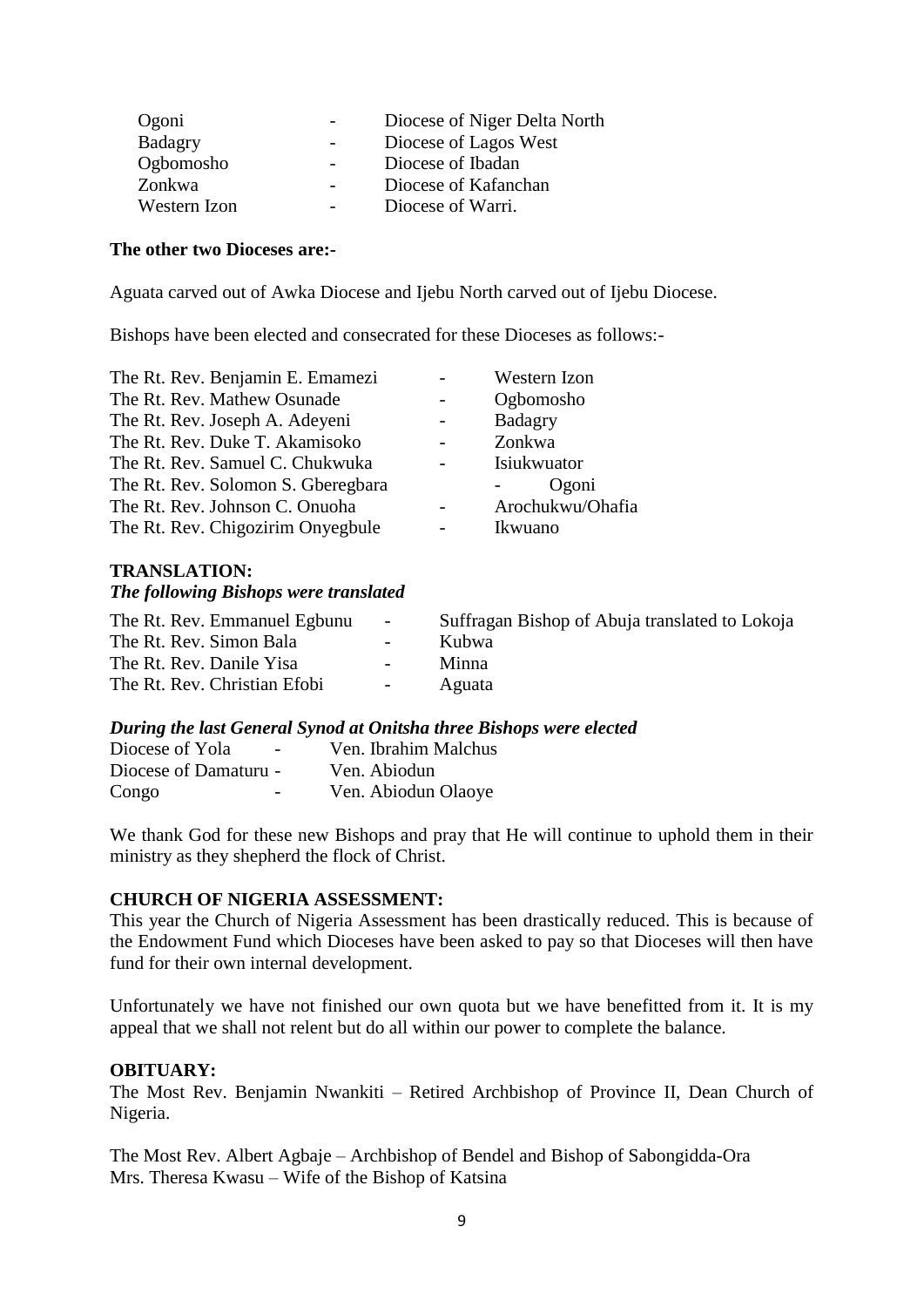Mrs. Ogboyomi – Wife of the retired Bishop of Kaduna.

We thank God for the life of these his servants and pray that He will grant them eternal rest.

We pray that God in His infinite mercy will continue to sustain their families.

# **NATIONAL ISSUES:**

We thank God that inspite of all odds democratic government has continued to survive. We are grateful for the achievements that have been made under this democratic setting, which has improved the living condition of some people in our society. However, majority of Nigerians still live below the poverty level because of the worsening economic conditions of our time occasioned by arbitrary and constant increase of fuel price. While we thank the government, our plea is that such a reform must be done at a pace that will not bring untold and unbearable hardship on the masses.

We appreciate the effort of the Federal Government in fighting corruption. The crusade has had a positive effect and I believe that this will gladden the heart of the outside world and make them have a rethink about its assessment of our country in international circles. We however call on the Federal Government to make sure that they look inward in order to convince the public of the seriousness of the exercise.

Our politics is still characterized by bitterness and political killings and assassinations still abound. Man must learn not to be wolf to his fellow man. Politicians must learn to fear \God and see themselves as servants and not masters.

It is heart – warming that the present government is putting in place machinery to have a census for the country, whereby an accurate and a credible data for the nation will be obtained. This will make for a sustainable and effective development of the country. If our census will meet international standards it becomes imperative that we adopt all the processes that will make for a credible census. The government must make sure that religions and ethnicity are not dropped as is being rumoured in some quarters.

The Federal Government has to revisit the idea of the immunity clause in our constitution under which many of our leaders hide to dupe and loot the nation"s treasury. This obnoxious clause ought to be removed from our constitution. Immunity can only be meaningful when it relates to frivolous allegations or mischievous petitions that sabotage good governance, peace and justice.

Our attention must equally be drawn to the deplorable condition of most of our federal roads. Although attempts are made to repair some of our roads, most of the roads today in our country are death traps and both lives and property that are wasted on these roads cannot be quantified. The Federal government should set up a monitoring team to access the work done and make sure that money meant for road work is not siphoned for the 2007 political campaign.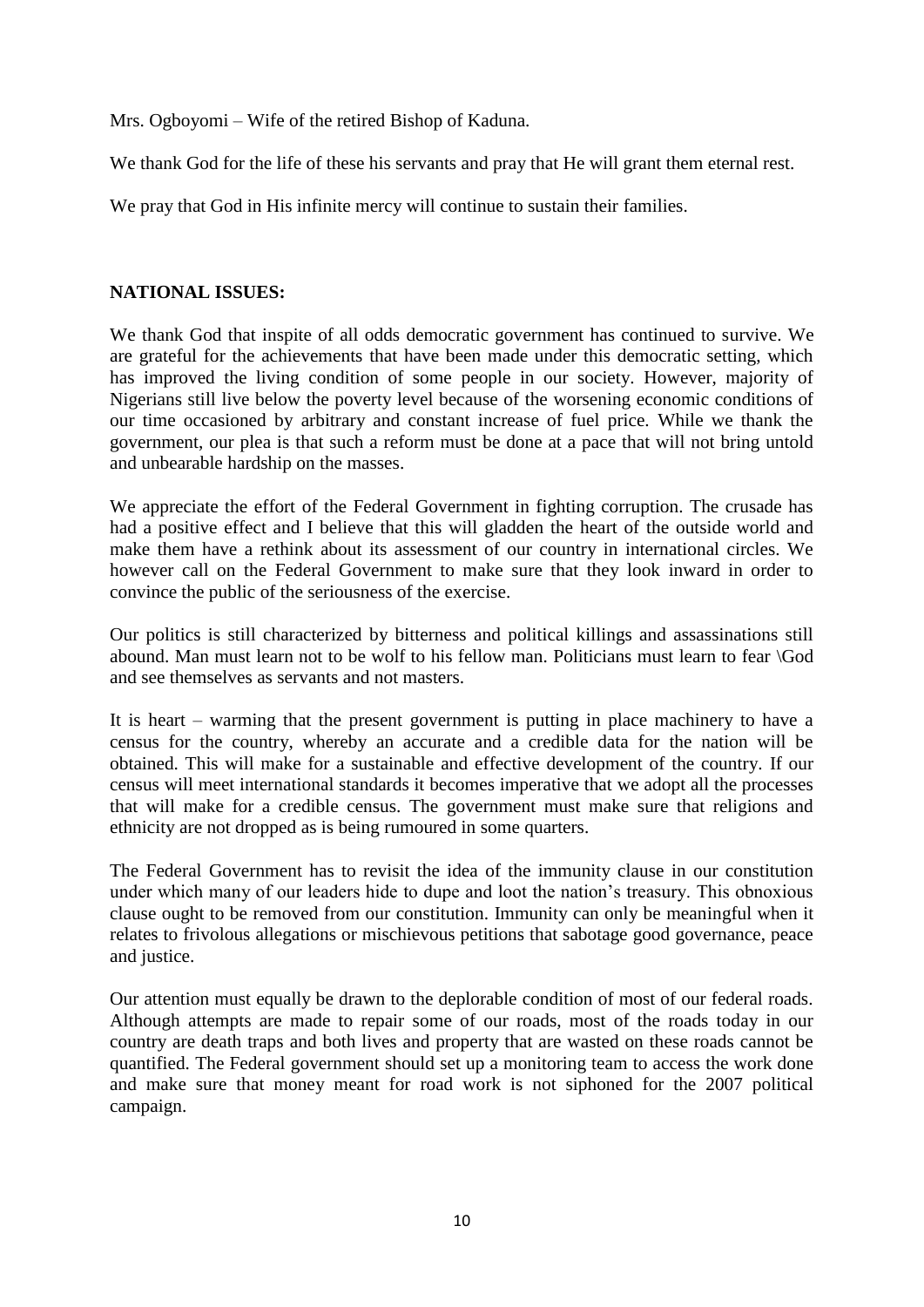Mention must be made of the security of life and property. We thank the Inspector General of Police Mr. Sunday Ehindero for his zeal in trying to curb the excesses of the Police who engage in extortion of money and unnecessary harassment of the citizenry.

We however must draw his attention to the rampant killings of innocent civilians by the Police at check – points and other killings in the guise of armed robbery suspects. Those who are supposed to protect and preserve the lives and property of the nation should not be seen as heartless killers and destroyers.

We also appeal that State governments must look at our rural roads, most of which seem to have been abandoned and a journey of half an hour takes about two hours or more.

It is our prayer that the wrangling within the polity will be peacefully resolved in order to save this nation from any further crisis.

# **MEETING OF THE THREE ECCLESIASTICAL PROVINCES OF THE EAST (FORMER PROVINCE II)**

Our Diocese will be hosting this meeting in February 2006, the meeting will start with the Episcopal Synod on Wednesday 8th February 2006 and other members will join on Thursday 9<sup>th</sup> February for the Provincial Council. With the creation of some Missionary Dioceses in the East and the new Aguata Diocese we now have about 30 Bishops.

We thank the Council of Knights for already putting some plans in place towards the hosting of this meeting. I will like people to indicate their willingness to host one or two Bishops by offering to pay their hostel bills. God will bless you as you do this.

# **THE CATHEDRAL PROJECT:**

The Cathedral Building Committee under the Chairmanship of Sir Dr. Emeka Enejere has had several meetings and useful deliberations on how to get on with the project.

One of their proposals is to organize a Diocesan Launching for the Project in April 2006. It has been agreed in the Diocesan Board held on 29<sup>th</sup> September 2005 that every male adult of the Diocese will pay  $\mathbb{H}1,000.00$  (One Thousand Naira) only. Females  $\mathbb{H}500.00$  and Children N100.00 only. This will be on Church, Parish and Archdeaconry levels. Then on the day of the Diocesan Launching when outsiders and friends will be invited these proceeds will be brought from the different Archdeaconries. Do not be left out in this forward movement.

# **THE THEME OF THE SYNOD:**

# *"Let us arise and build" (Nehemiah 2:17 – 18)*

In the book of Nehemiah we peep at the personal memoirs of a great leader and an activist, a patriot who left an enduring legacy of great leadership.

Nehemiah was the son of Hacaliah and was among those taken captive when Persia under the King Artaxerxes captured Judah. Nehemiah's character must have been responsible for making him rise to be the King's cup – bearer in foreign land.

(Nehemiah 1:11). This was a privileged position and he was comfortable and would have not bothered about anything. Nehemiah however had a soft spot for his homeland Judah and was concerned about the state of Jerusalem. He believed in the saying that "East or West home is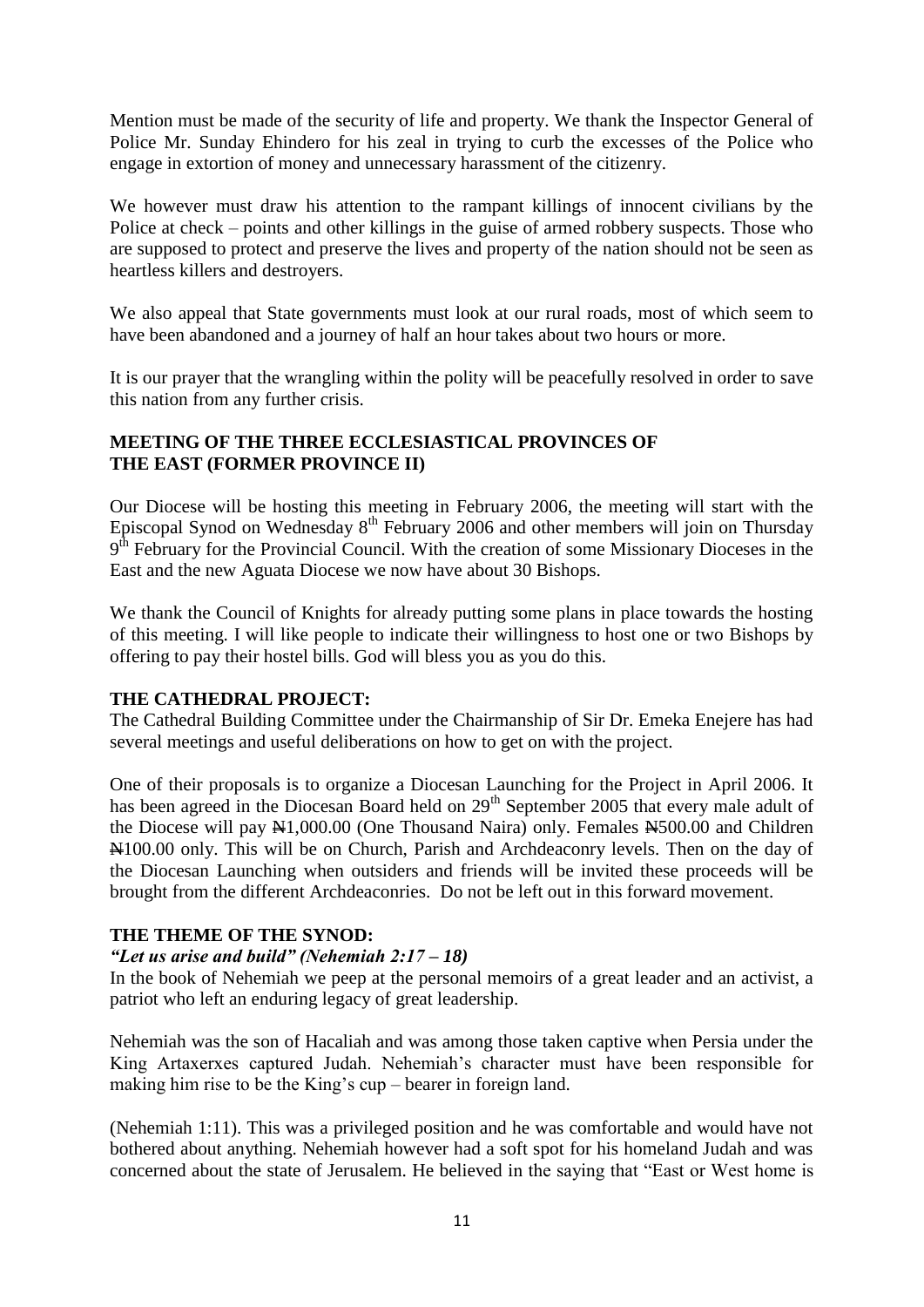the best." He was always asking about the condition of his father land. "I questioned them about the Jewish remnant that survived the exile and also about Jerusalem." (Nehemiah 1:2)

The reply he got removed every happiness from his face. "Those who survived the exile and are back in the province are in great trouble and disgrace. The wall of Jerusalem is broken down, and its gates have been burned with fire" (Nehemiah 1:3).

Nehemiah"s feeling could not be hidden and this was shown in his countenance and the King detected it. "Why does your face look so sad when you are not ill? This can be nothing but sadness of heart." (Nehemiah 2:2)

The Jews had been back home from exile for almost a hundred years but had made no attempt to build Jerusalem that was in ruin beyond the restoration of the Temple because their enemies made it impossible. Nehemiah's concern and burden for the plight of God's people in the promised – land was clear. Having been fully briefed about the bad situation in Jerusalem, he intensely desired to organize the people into rebuilding the city wall. His heart went out to the people who were being exploited through the charging of excessive interests. He even refused food and salary because of the burden he was placing on the people. He consulted God Who made him found fovour with the King. The King in turn, granted him leave of absence in addition to giving him a letter of authority and material resources he needed for the execution of the project. (Nehemiah 2:7-9).

When Nehemiah arrived Jerusalem, he applied wisdom and a high sense of responsibility. He was not in hurry to begin work without proper preparation, planning and thorough investigation. His vision and mission was temporally kept to himself. Soon after he had completed his investigation and convinced himself that the stage is set for action, he assembled and mobilized the people. When he sold or shared his vision, mission and mandate to his people, it was easy for him to receive positive response and acceptance. The people in unison said **"LET US ARISE AND BUILD"** (Nehemiah 2:17 – 18).

# **LEADERSHIP QUALITIES OF NEHEMIAH:**

Nehemiah succeeded because he was not only an idealist but also a realist. He combined effectively prayer with work and will not take anything for granted. His inclinations and traits were in conformity with St. James' understanding of faith and works. (James  $2:14$ ,  $20 - 26$ ). He understood clearly the theories of management, division of labour and conflict. These, he fully utilized. Although, the mandate and vision were his own he did not raise his head very high or blow his trumpet. Rather, he showed a lot of humility, respect and understanding with the people he met. It was not in his character to condemn, judge or speak harshly to the people he met in Jerusalem. Instead, he carried everybody along and was a full participant in his vision and set goal. Nehemiah was a man of courage and perseverance, fearless and unmoved by opposition/criticism within and without. He knew the sacredness and seriousness of the assignment God impressed upon him and will not allow anything to distract him. He was dedicated, thorough and determined to succeed. He followed every step and stage with prayer. All these fortified his faith and confidence in God Who strengthened him to succeed to the admiration and delight of his well wishers and even his so – called enemies. In short, Nehemiah"s leadership qualities can be summed up in the following words – an agonizer, organizer, inspirer, prayer – warrior, energetic, revolutionist, reformer, intercessor and mobilizer. If we must move forward in our Diocese, Archdeaconries, Parishes Churches and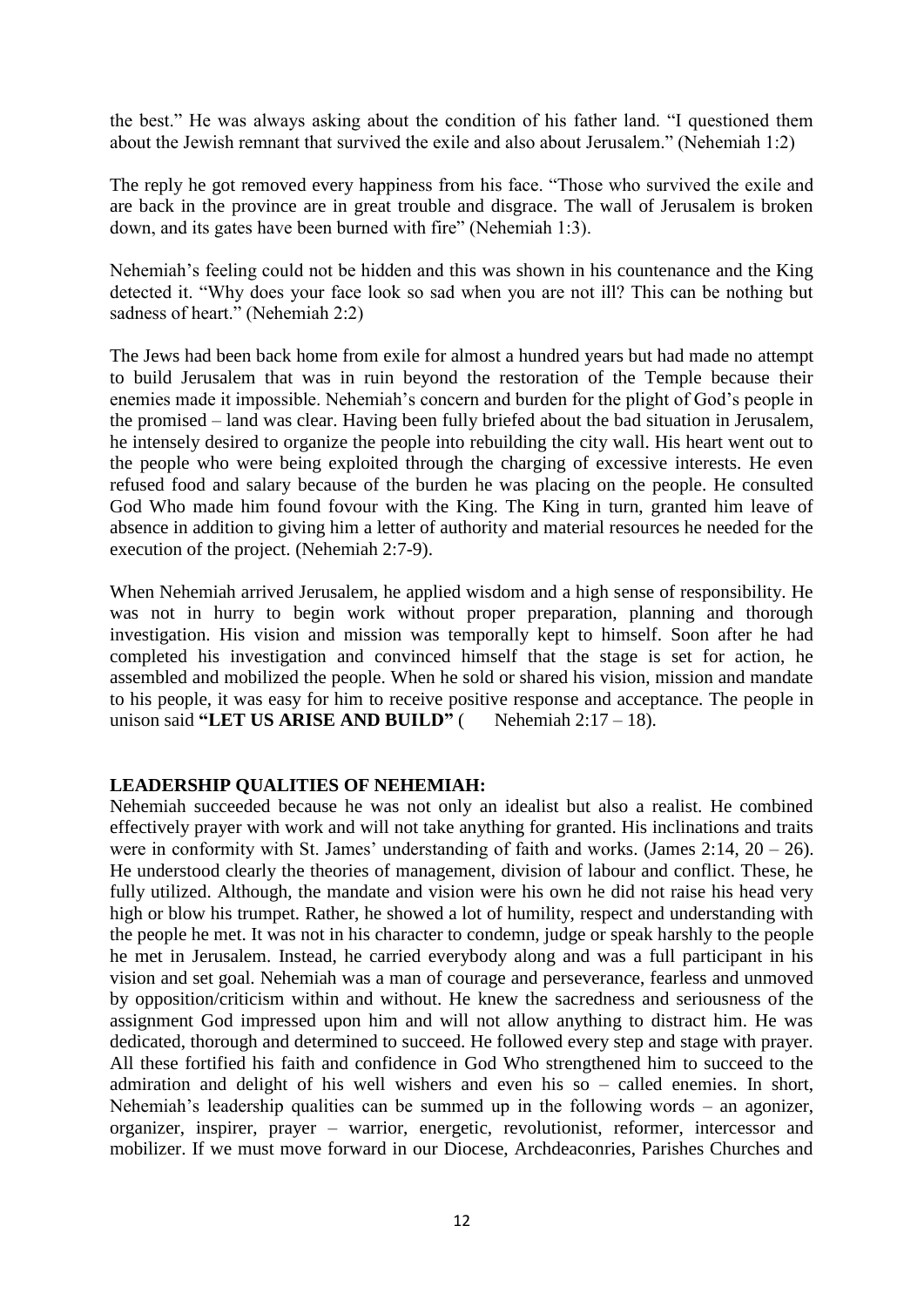even in our families, we need to possess these leadership qualities. They are essential ingredients and equipment to call and mobilize people for action.

# **RELEVANCE OF THE CALL:**

As we watch helplessly and hopelessly events in our families, Churches and society in general, we can assert categorically and equivocally without contradiction that the call **"LET US ARISE AND BUILD"** is as relevant and urgent today as it was when Nehemiah made the call.

When we look around we will discover that all social, religious, political, family and educational institutions have broken down. Sin has become a tradition. All human systems are in jeopardy and great mess. Consequently, these evils have adversely affected our life style. Society today is looking for Nehemiah and people that can stand in the gap. (Ezekiel 23:30). Men and women that are concerned, burdened, fearless, courageous and determined. Leaders who can mobilize and move others to action. Reformists/revolutionists that are visionaries and have capacities to change the system for better. The human institutions need complete overhaul and rebuilding to bring it back to its former glory. God in Isaiah 62:1 said "for Zion"s sake I will not keep silent, and for Jerusalem"s sake, I will not rest, until her vindication goes forth as brightness..." The concern to **arise and build** is, therefore, appropriate and timely. Apart from the spiritual aspects that we are called to **arise and build,** the physical and infrasctural facilities in our Diocese call for concern and action if we will ever meet the demands of the present generation.

We thank God that through these formative years our Diocese through prudent management and support of members has improved the infrasctural facilities as well as changed the giving attitude of members positively within eleven years of its existence; members are now beginning to realize that the Diocese belongs to all of us and together we shall develop it and make it what it should be. However, much still remain to be done if we must meet the demands of the present generation. Hence, the call "Let us arise and build" is very much relevant as a way of creating awareness and maintaining the present tempo of development, which the Diocese is witnessing.

# **WHAT ARE WE CALLED UPON TO BUILD?**

We shall arise and build; our faith in God, prayer life, hunger and thirst for the Word of God; love for one another, attitude to giving, our life – style, fear of God and respect for authorities, etc. Family (home), education, social, political, economy and religious institutions have all broken down and require attention. We must be burdened and concerned about these broken walls of our nation. There are spiritual and moral decay and ruin everywhere. These societal maladies have adversely affected the foundation of the Church. Holiness which is the nature and standard of God has been relegated to the background. There is need for reawakening of our conciseness, awareness, orientation and complete overhaul of our mental faculties (Lev. 20:7; Rom, 12:1; 1Cor. 3:17; 7:34 Eph. 4:1-24; Heb. 12:14). The church must arise and fight materialism, worldliness, loss of our heritage and doctrine, corruption, nepotism, greed, selfishness, idolatry, crime and all manner of evils that are gradually taking the place of God in our lives. We must restore, arise and build love, communal life (Acts 2:42 – 47; 4:32-37). Faithfulness, zeal to serve, witnessing and mission commitment/dedication, giving for the work of God, sacrifice of time and resources, teaching of sound doctrine and word of God, obedience, humility, etc. These are what the Church is known for but secularism has taken over. We must arise and build, and reconstruct these broken walls in order to restore the hope, dignity and glory of God as well as our integrity.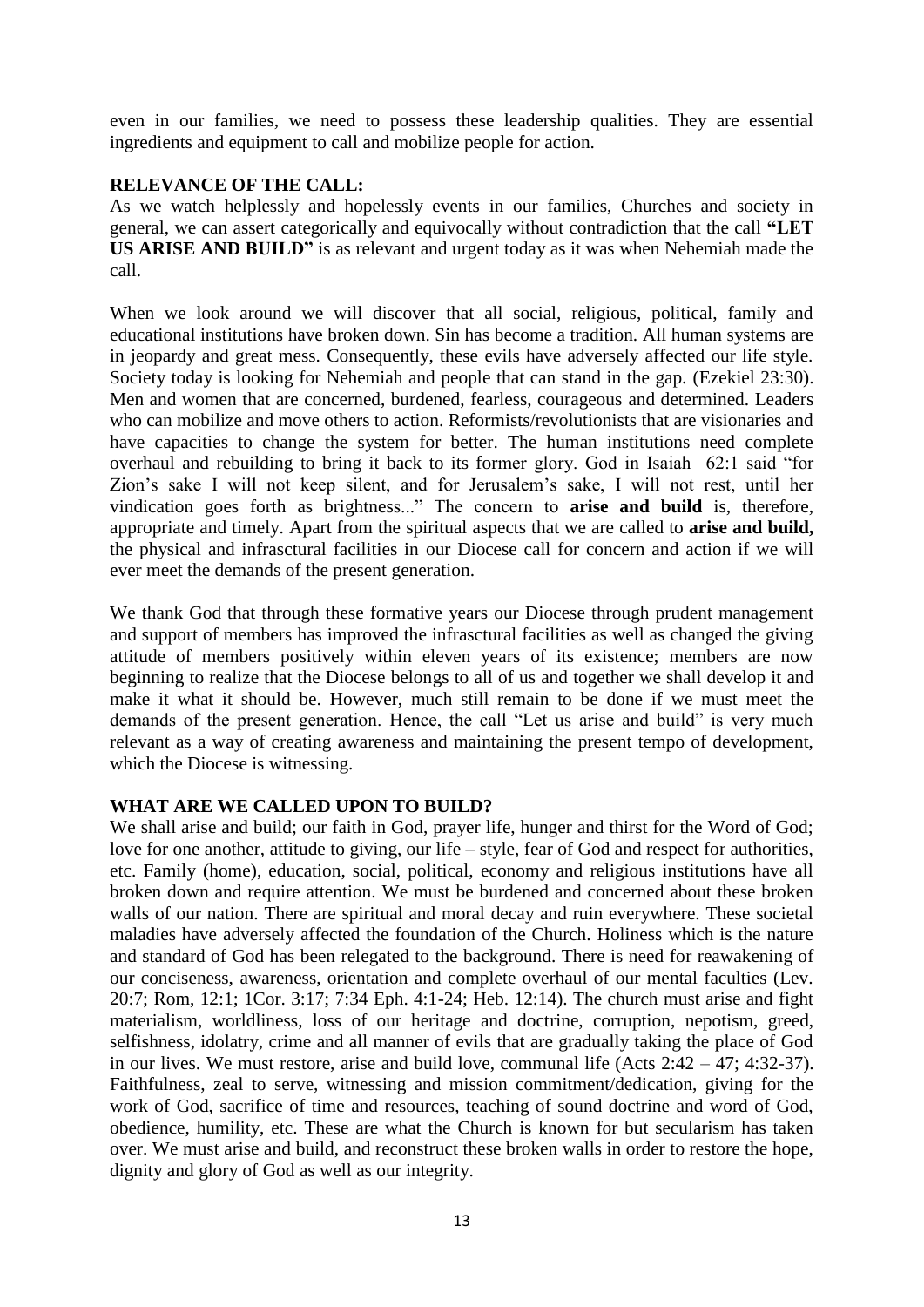#### **ART OF BUILDING AND PATTERN:**

The art of building entails patience, determination, diligence, persistence, encouragement, hope, foresight and joy. These things are what the builder must acquire. In the course of embarking on any project, provocation is common. What matters is the ability of the builder to organize these unseen materials. There is need to build according to God"s pattern (Genesis  $6:15 - 16$ , 22; Phil.  $3:16 - 21$ ). We must avoid building on a faulty foundation (Eph. 2:19 – 22; Luke 6:48 – 49; 2Tim. 2:19; 1Cor. 9:23 – 27).

### **VISION FOR BUILDING:**

The word "vision" literally means a vivid concept or picture. It portrays what is in sight or what we anticipate in the future. Vision is very important and the Bible declares that "where there is not vision, the people perish" (Prov. 29:18). Nehemiah succeeded because he had a vision but Samballat and Tobiah were total strangers and foreigners to the commonwealth of Israel. They were pagans and uncircumcised and were attacking and opposing the people and work of God, but these anti-God attitude did not perturb the vision of Nehemiah who had a goal and could not be distracted. Today, we have many of such in the Diocese among the laity and unfortunately, among the ordained. These people are spiritually unregenerate strangers to the Diocese. They serve only their interests and motives. Theylook religious but are far away from God, by their fruits we shall identify them (1Tim. 3:5, Matt. 7:20). These Samballats and Tobiahs in the Church practice religion but have no touch with the reality. They are interested in occupying positions, names and authorities. Some of them are like Samson and King Saul who thought they were with God not knowing that God"s favour had left and finished with them. We are called to **Arise, build and restore.**

#### **THE ROLE OF THE ENEMIES:**

We shall be mindful and careful of enemies within and without – sycophants, hypocrites, pretenders and saboteurs. We shall bear in mind that there is no meaningful project we shall embark upon without opposition and destructive criticism bordering more or less on egocentrism and selfishness. The most painful enemy is the one St. Paul described as false brethren and enemy within (1Cor. 11:26). We shall be very careful and watchful of such people. We have many of them already in our minds. These enemies of progress will leave nothing undone to see that all our genuine efforts as much as possible are frustrated and destroyed. They are wolves in sheep clothing (Matt.  $7:15 - 16$ ; Matt.  $10:16 - 17$ ). They have a form of godliness but deny the power of God. Like Nehemiah, we have nothing to do with them (2Tim.  $3:5 - 9$ ). Swiftly and urgently, we must address every opposition that will come under any disguise to manoeuvre, sabotage, discourage and distract us from our set goals. While we ignore enemies of progress, we must not under-estimate what they can do. We shall be watchful. In our midst are many Sambalats and Tobiahs. They must be identified and treated appropriately and accordingly.

#### **NEHEMIAH"S STRATEGY:**

There is a lot to learn about the strategy Nehemiah used in rebuilding Jerusalem. We can still use some of these strategies in our Diocese.

#### **2. PRAYER AND RELIANCE ON GOD:**

The prayer life of Nehemiah is a strategy worthy of our emulation and application. Nehemiah turned to God in prayer at all times and under all circumstances. His ministry on behalf of the Jews was a combination of prayer and work. We cannot fail to notice "arrow prayer" that dotted his entire work. Some of these prayers are spontaneous and expressed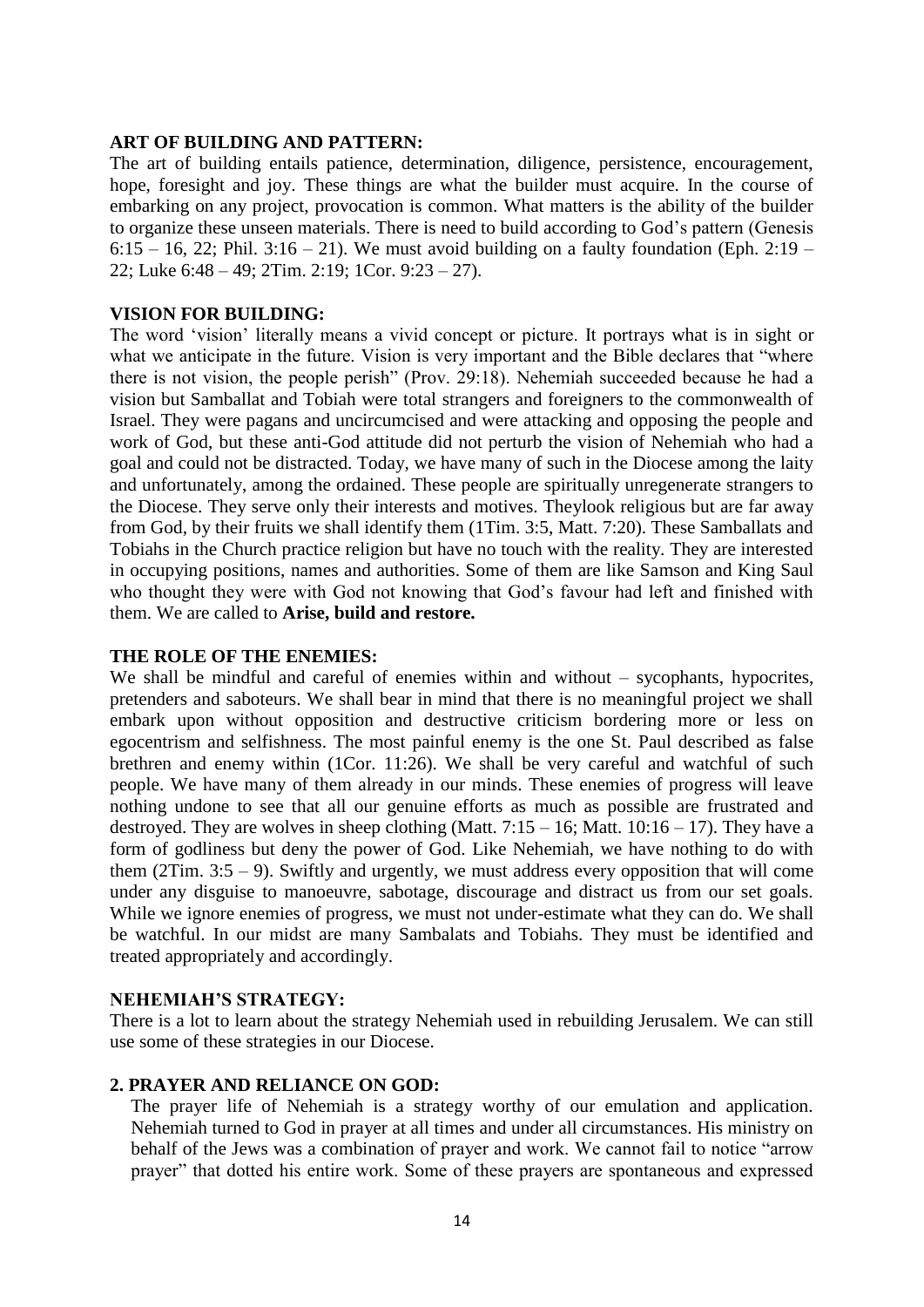his inner feelings before God, it is to be noted that prayer of Nehemiah must be followed by action. Prayer is a bye –product of burden as well as faith in God. (Phil.  $4:6 - 7$ ; 2These. 5:17; 1samuel 1:15; Matt. 7:7). It is through prayer that Nehemiah got the approval and favour of the King, the acceptance of his vision by the people, overcome opposition and completed the project in record time (52 days). Consulting God through prayers in all our endeavours is a sure way of achieving success in our Diocese. The more we pray, the more we have answer and solution to our problems. There is no way we can arise and build unless we put our faith and confidence in God. (Psalm 27:1, Zac. 4:6). Faith will make us to see God rather than the problem. (Heb. 11:1). These can only be real if we are prayerful. Like Nehemiah, a prayerful Christian is a powerful Christian. Do you pray for bad situations around you and in this Diocese?

# **3. SHARING AND CO-OPERATION:**

One mistake often made by people is concealing their visions and mission to themselves. For a vision to be worthwhile, and successful, it must be shared with all stakeholders. After all, nobody or group in a church, for instance, is an Island. We depend on each other, and through that way, we complement our efforts in achieving a common goal. Team work is very essential. Nehemiah utilized it to the full and achieved tremendous and unparalled success in a record time. He was the person who had the mandate and vision to rebuild Jerusalem. But he realized or appreciated the fact that the assignment cannot be executed alone.

He needed people on ground. Hence, he mobilized the people, shared his vision with them and went further to be a participant in the execution of the project. He never blew his trumpet but humbled himself, and carried all classes of people along. He knew the worth of team work to achieve a goal and this made his task easy. Like Nehemiah, St. Paul understood the effectiveness or impact of sharing and co-operation in any human endeavour when he spoke vividly, logically and practically in his letters to the Romans and Corinthians about the diverse gifts and their operations for the building and growth of the Church. (Romans 12:3-8; 1Corinthains 12;1-31).

Building of anything is never done by one individual it is done collectively. Any part or person that is ignored will lead to a devastating and serious consequence to the entire body or project. Be it in a housing project, football field, family undertakings, organization, etc, name them, we need team work, co-operation and unity of mind and purpose. Take a house project as an example. At every stage, various artisans and professionals with expert skills are required. Ignore any of them, the building will be stalled. As we can see in the book of Proverbs, Chapter 6;6 – 9; ants are typical and classical example of team – work and unity in diversity. Igbo adage will tell us that **"Igwe-bu-Ike, "Ibu-anyi-Danda".** The French **use "esprit de corps"** to emphasize the importance of unity for any given taks. Any family, organization or corporate body like a church that ignores the importance of co-operation and sharing will sooner or later find itself in deep waters. If our Diocese will diligently apply the concept of co-operation and sharing in all its visions, we shall make tremendous progress.

# **4. SPECIAL ATTRIBUTES**

Other attributes of Nehemiah that will make us to see the need to arise and build are courage, preparation/planning before embarking on anything, sacrifice, able to inspire/motivate people, absolute faith/confidence in God, ability to mobilize and manage people, and of-course, being alert and watchful to be able to discern the movement of the enemies. Nehemiah exhibited all these qualities and they enabled him to succeed in his set goals. For the Diocese to move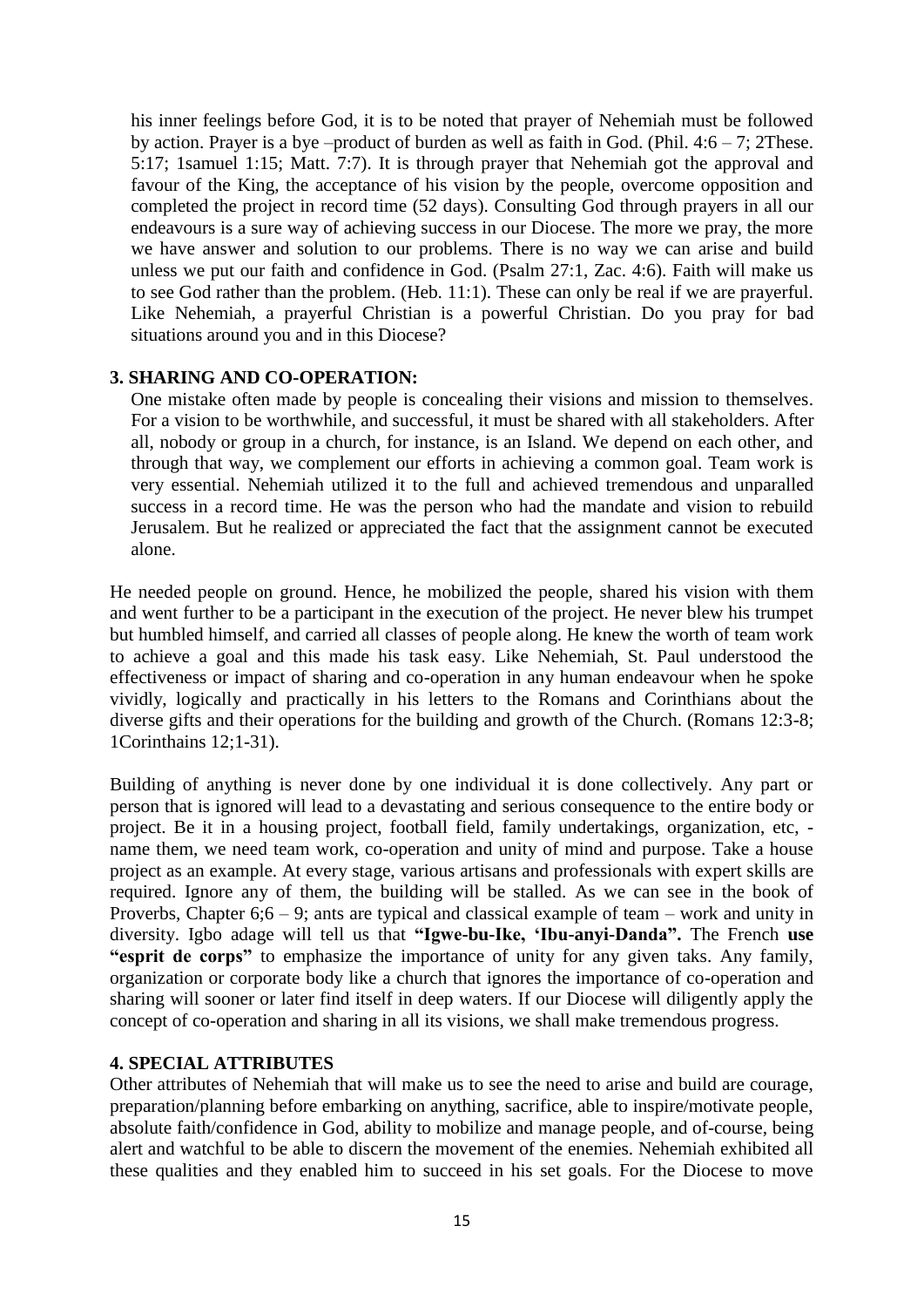forward and make tangible progress, we shall carefully apply these strategies. In doing so, we shall not only get things done and quickly too but we shall confound the skeptics, pessimist, fault-finders and, in short, enemies of progress within and without our Diocese.

# **BUILDING THE CHURCH**:

The purpose of God is that the Church will be in the world but not of the world. The Church is the light and salt of the earth. We are not to conform to the ways of the world system. (Matt. 5:13-16; 1John 2:15-17; Romans 12:1-2). We are the body of Christ and the body has many parts whose roles and functions are complimentary. No part of the body exists in isolation. Rivalry, party spirit, jealously, hypocrisy and destructive criticism, etc, exist when we have lost sight of the picture of what the body of Christ is. We are called by the same God, saved by the same Lord Jesus and sanctified by the same Holy Spirit. If then it is one Lord, one faith, one spirit, one hope and one God the Father of all, the love of God will bind us together in fellowship, mission and vision.

These were the understanding that made Nehemiah to arise to the call to build. They had the mind to work because of the vision shared and accepted (Nehemiah 4:6). It is the Lord that builds. We must bear this in mind as we share our vision with others, the initiative to build (psalm 127:1).

# **CHALLENGES:**

We are faced with the challenges to arise and build our broken walls and restore our lost image. Rebuilding is very expensive and sacrificial as it involves pulling down, destroying and repairing. You recall the picture of the potter and the pot. (Jeremiah 18:4). We have the mandate to up root and pull down and to build (Jeremiah 1;10). Building in the context we have been discussing does not necessarily end in infrasctural development. It also involves spiritual and moral development. To do this, we must have the mindset that would allow certain things to be uprooted, destroyed and overthrown in our lives. This may appear offensive, painful and wasteful. But this is how to build and to plant. Nevertheless, a definite pattern is to be followed to make our adventure worthwhile. We must adopt the strategy of Nehemiah and King David and eschew the strategy of Samballat and Tobia. The call to **arise and build** is both imperative and urgent. Nehemiah had a similar situation in his time as we are facing today. He faced the situation squarely, we are challenged to do same. There were compelling reasons why Nehemiah embarked on the project of rebuilding Jerusalem. Firstly, for protection and keeping the outsiders out from the enemies' attack. Secondly, for separation. Movements in and out checked. Separation will also reduce growing worldliness of the Jews who had been associating freely with the surrounding pagan people. As a Church, we should have defined boundaries to check the enemies sudden attack, which comes in various ways including false teaching/doctrine and sheep stealing. We must have reason for building or rebuilding. To do this, we must be united. There must be a team work to achieve a success. In a football field, one person cannot score a goal without the efforts of others. Our work in the Diocese and individual Churches will be easy if these facts are recognized. We must have faith in God and in ourselves that we can accomplish anything we set for ourselves to build. The level of our closeness to God will determine our success. We get to God through prayer. Our prayer – life must be transformed. Prayer, therefore, is an important and vital tool of our spiritual warfare that requires rebuilding. Through prayer we seek and know the mind of God concerning any issue or project we want to embark upon. Another challenge is the study of the Word of God, we cannot make headway without true knowledge of God, this can only be done through the in depth study of the Word of God (1Tim. 2:15; Matt. 22:29; Mark 12:24). There is no workshop or gathering in this Diocese that we do not emphasize the need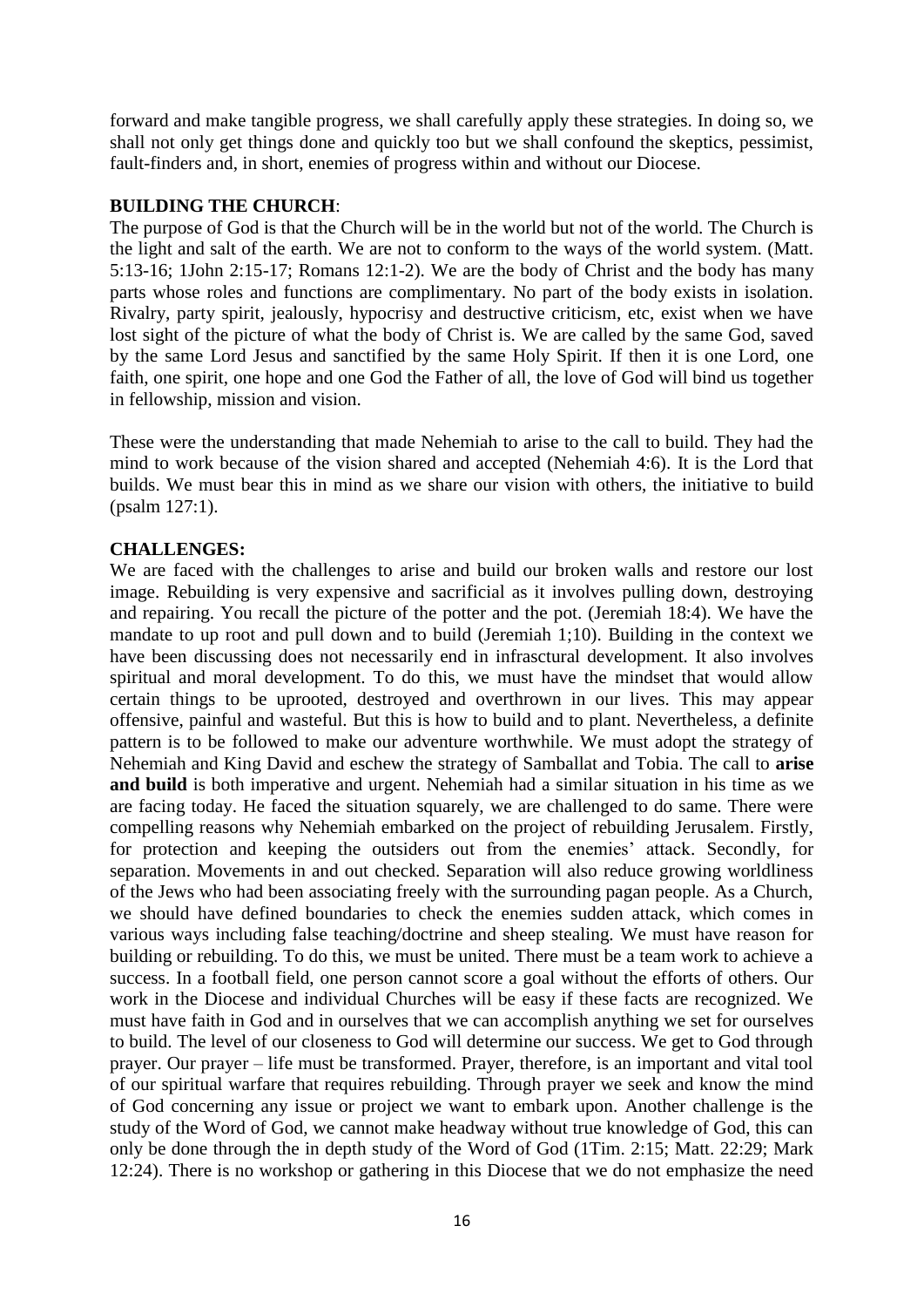for Bible Study as a sure way of individual and Church growth. Whether we take the advice is another thing. But it is a challenge we must not ignore.

Another important area of challenge is witnessing and preparing souls for the Kingdom of God. (1Cor. 9:15-19). We are commissioned to spread the good news of Jesus Christ throughout the world. This involves both the verbal proclamation of the gospel truth and the demonstration of gospel reality in the lives of believers.

It is evangelism that keeps the Church going and growing. (Matt. 28:16). We are called to **arise and build** by remaining resolute, steadfast and focused. We shall be well armed to face the direct confrontation, conspiracy and subversion of our enemies whose sole motive is to discourage, intimidate, weaken our unity and commitment to the task ahead of us. There are people in our Churches who are openly and secretly working against our lofty proposals. These people are carnally minded. Wolves in sheep's garments. (Romans 8:6-7; Matt. 7:15). We shall equip ourselves with the spiritual warfare bearing in mind that our battle is not carnal only but spiritual. (Eph. 6:10-21; 2Cor. 10:4-6). We must contend for the faith and all that fight against our faith (Jude 1). The need for proper gadgets of warfare and fortification is because the enemy is not resting. (1Peter 5:8). Part of the challenge in this call to **arise and build** is to create awareness, instill confidence in the people that something could be done, make the people feel important, carry along everybody and be able to mobilize and motivate the people. We shall also be actively involved in any work we are embarking upon. Being part of any project enables us to share and discuss our mandate, vision and mission with others freely without suspicion of person and selfish agenda.

As leaders faced with challenges of leaders, we must learn and apply management skills, which is the ability to get things done through other people. Our position in any office must be a way not obstacle. We will endeavour to use our positions in serving others and not to brag or boast. The need for thorough research , caution and good judgement in doing God"s work are essential ingredients. To accept the challenge, "**arise and build",** there must be unity and understanding among all (Amos 3:3). The burden and concern we have for any given situation must be seen and shared by others. This is a way of overcoming and confounding enemies of progress. In doing this, we must recognize individual/group gifts and talents and use them as appropriate and necessary. The conditions of our Priests and other Church workers without parsonages, basic amenities, mobilities and good welfare scheme should bother us. Without parsonages, basic amenities, mobility and good welfare scheme, our productivity will fall below expectation.

# **ARISE AND BUILD VIS A VIS NSUKKA DIOCESE:**

We thank God that within these years through his grace we can say proudly that some remarkable progress has been made. In spite of the peculiarity of our environment and attitude of some of our leaders lay and ordained; the Diocese was able to record tremendous successes in areas of infrasctural development, visible change in giving attitude of members, some level of commitment, introduction of all kinds of programmes and projects aimed at raising the spiritual, moral and material needs of the Church and members. All these and a lot more, notwithstanding, it is not yet "Uhuru," The Diocese still has a long way to go. We shall **arise and build** in the areas of:

- A befitting Cathedral,
- Diocesan Hospital and Maternity,
- Skill and Vocational Centres,
- Primary and Secondary Schools,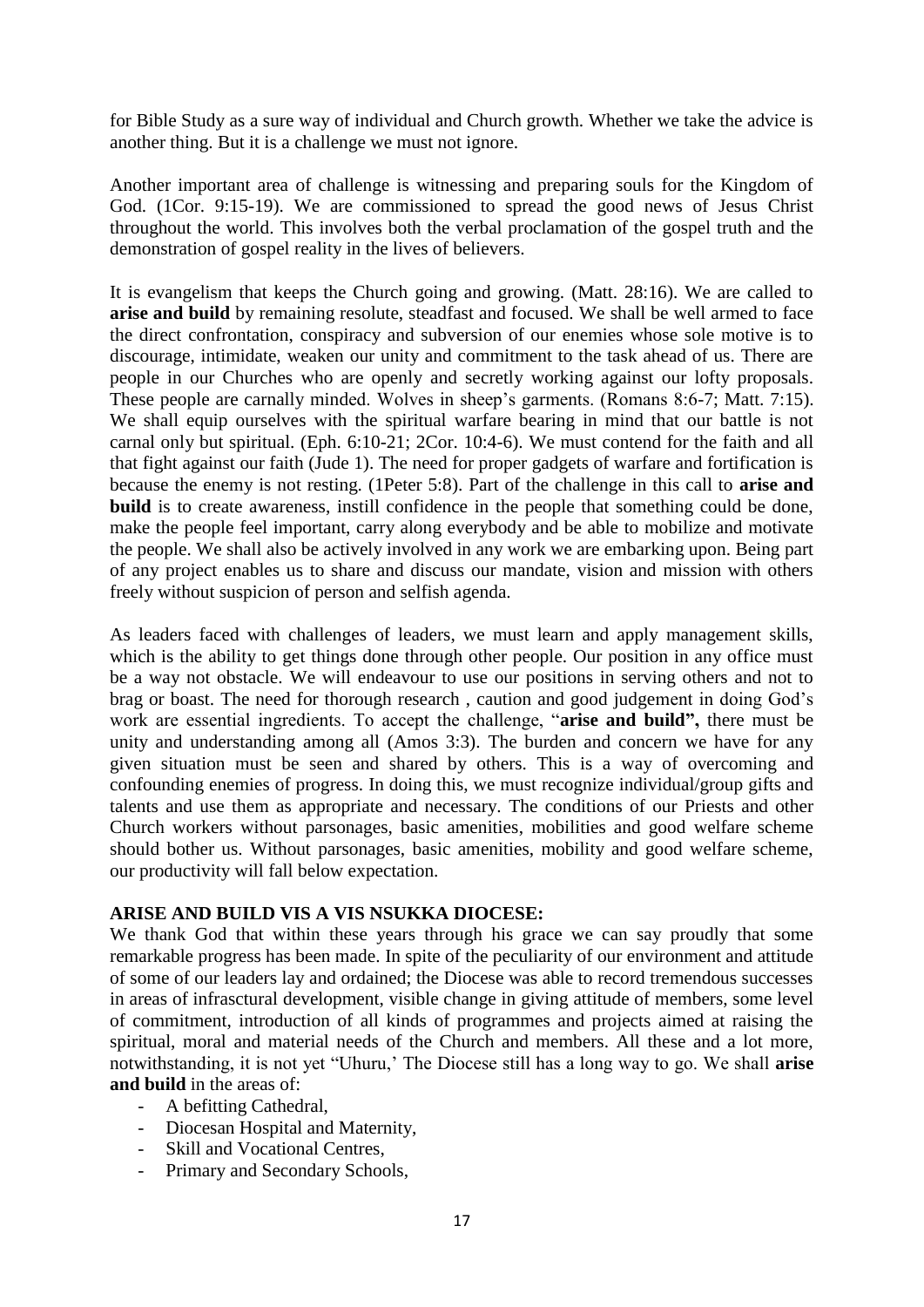- Official Vehicle for Church Workers,
- Introduction of endowment fund.
- Well equipped bookshop/Printing Press/Library,
- Conference Centre/Guest Houses,
- Planting of more Churches.
- Fuel depot,
- Sinking of Boreholes, etc.

Most of these ventures will not only serve as comfort for Diocesan programmes but money yielding that will in future reduce considerably requests for monetary contributions by members. If the Diocese must play its role as appropriate, all these areas being mentioned must be addressed. Within this period of our existence enough awareness has been created. We have men and women and even resources like money to embark on any project. What is required is willingness and determination. The era of passivity must give way to commitment and dedication. Time is gone when we do not show interest in any project located outside our own immediate vicinity or what is happening in the Diocesan or Archdeaconry Headquarters.

Our abroad members wherever they are and those of us residing at home in this Diocese must be concerned and burdened with these needs and,should **arise and build** for posterity. We must realize that Nsukka is our own Jerusalem and the Diocese belongs to all of us. Schism must give way to harmony at all level. The emphasis should be on what unites, not on what divides. We must all **arise and build** in this Diocese. Women of this Diocese through their ebullient and charismatic leadership are in the fore-front of development and to a large extent have created sufficient awareness among themselves of the needs and problems of our Diocese. They had also mobilized themselves to **arise and build.** Hence, all over the Diocese we are witnessing tangible projects they are doing. Likewise, men should show greater zeal and stop leaving the work for few interested men and the womenfolk to shoulder the development of the Diocese.

All hands must be on deck. Men should join hands with the women to reduce the stresses and distresses of few individuals and groups presently making all the sacrifices. People who are hiding their relations and would not like them to identify with the Diocese are saboteurs and should be made to understand that they are denying themselves God"s blessings and rewards. Vigorously, the Diocese should continue to campaign against outdated traditional beliefs and ceremonies still rampant in our Diocese like mode of burial ceremonies, treatment of widows, idol worship, hawking by children and adult, adultery and sexual intercourse among the unmarried, early girl marriage, etc. Our response to these and other vices is to **arise and build.** We have no option if we must move this our Diocese forward and make it a model and envy of many. Men and women, adults and youths, let us **arise and build!**

To achieve success in the right direction in this Diocese, we must eschew antagonism, strife, vying for position/power, slander and hypocrisy, etc. We shall be above board in these areas. All classes of people and groups must be identified and carried along if we intend to leave and enduring legacy for people that will take over from us.

On a general note, the Diocese must come out and show concern about the youths and moral decadence in areas of mode of dressing, violent crime, corruption, nepotism, local and foreign immoral films, examination malpractices, etc. These are the problems of the society with their attendant multiplication of adverse effects. As a Diocese we must arise and do something. We shall not continue to keep silent as if it does not affect us. What affects our youths affects us because the youths are the future leaders. We shall, therefore, speak out and create awareness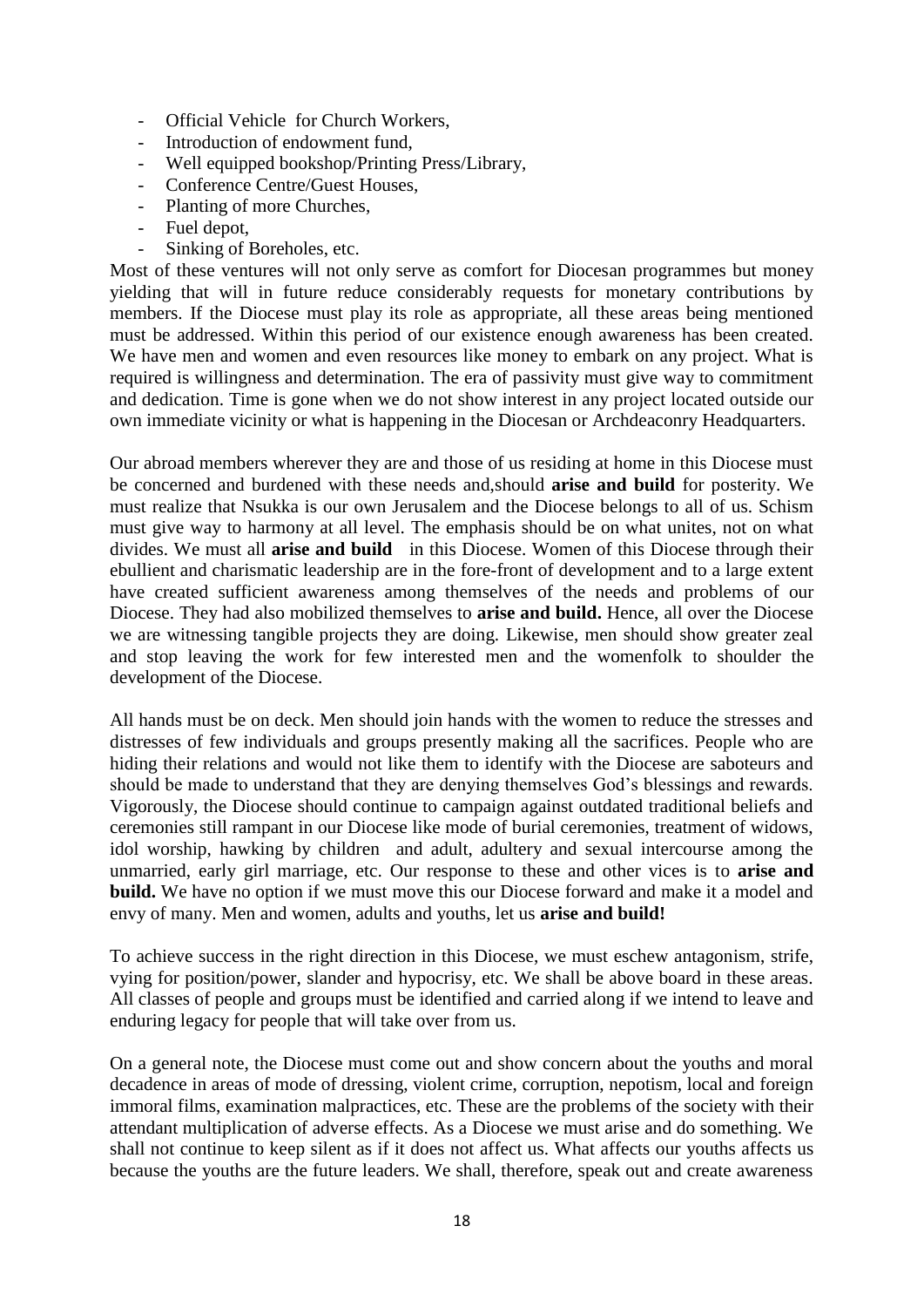of the future consequences of these evil deeds to the society and the Church as an integral part.

# **CONCLUSION:**

As we run the race and build up our common life, let us look to Jesus Christ, the one Who began our faith (Heb. 12:2). Brethren, let us **arise and build** together with one mind. Let us buid in love and peace. Our Lord Jesus Christ has already laid the foundation. Let us rise up for the time is ripe. But there is no way we can **arise and build** if there is no spirit of unity, and understandings among all segments that make up the body of Christ. Jesus Christ had fashioned us into a community of faith, (Eph. 2:1-3; 1Peter 2:9-10). Jesus Christ's ultimate purpose in the gospel is to create new people who live out the message, a Kingdom in which justice replaces injustice, team work replaces individualism and compassion reigns over competition and neglect of others. **The call "Let us Arise and Build"** challenges us to look beyond our own self-interest to the interest of others. (Romans 12:3 – 8; Eph. 4:1-6; Phil. 2:1- 11). To accept these challenges is to live no longer for ourselves but for Christ (Gal. 2;20). One thing is having a burden. Another is taking quick action.

Like in the period of Nehemiah, we need an agonizer, inspirer, intercessor, mobilizer who will be in the gap and tell the people that with God all things are possible. (Matt. 19:26).

May God help us to understand the mystery of the call **"let us arise and build."** May God help us to see the helplessness and hopelessness that will make us to be burdened and concerned about our present predicaments and problems. There is reward for every good work we do to uplift our Diocese in particular and the society in general.

(1Cor. 15:58; Gal. 6:9-10). If we must leave enduring legacies in our time, we must arise and build rather than keep quiet which is dangerous. May God give us the people who will be able to face the problems of now and future, people who will put their feet down and say, live or die, survive or perish, they will move; people who will move others to action. We need dedicated, committed, determined, fearless and courageous members, We need a definite encounter with Jesus Christ to be able to have the burden and concern that will move us to **arise and build.** This will only happen if we can sacrifice and make ourselves available for God to use.

Father, create in us the burden and concern to see what is around us so as to respond positively to the call **"Let us Arise and Build"** in the name of the father, the Son and the Holy Spirit, Amen!

Thank you for patient listening.

**The Rt. Rev. Dr. J.C. Illonuba,** *(Nsukka)*

During the period in review we had the following Admissions and Confirmations as stated in the table below.

143 candidates were admitted to Girls' Guild.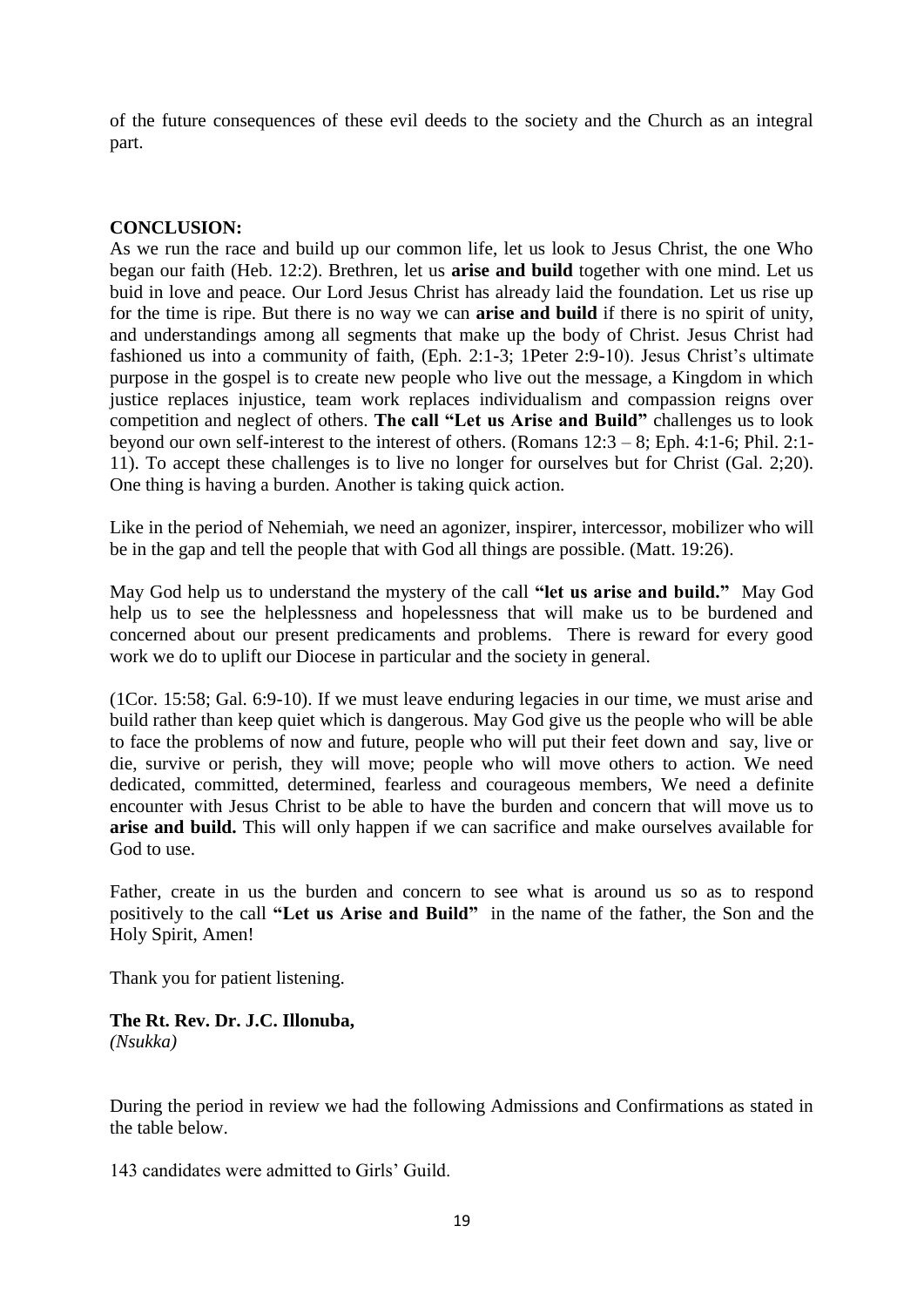174 candidates admitted to Women"s Guild.

67 Women to Mothers" Union.

85 men to Christian Fathers" Fellowship.

While 1265 candidates were confirmed 417 males and 848 females.

We pray that these children of God will not go back on their commitment and vows.

# **ADMISSIONS AND CONFIRMATION:**

|                 |                              |                |                          |                          |                          |              | <b>CONFIRMATION</b> |              |
|-----------------|------------------------------|----------------|--------------------------|--------------------------|--------------------------|--------------|---------------------|--------------|
| <b>DATE</b>     | <b>NAMES OF PARISHES</b>     | G.G            | W.G.                     | M.U.                     | CFF                      | <b>MALES</b> | <b>FEMALES</b>      | <b>TOTAL</b> |
| 14-11-2004      | St. Luke's Parish, Nsukka    | 18             | 6                        | 9                        | 9                        | 27           | 34                  | 61           |
| $6 - 2 - 2005$  | St. James', Orba             | $\overline{7}$ | $\overline{4}$           | $\mathfrak{F}$           | 8                        | 41           | 72                  | 113          |
| 5-5-2005        | St. Stephen's, Neke          | $\tau$         | 12                       | 6                        | $\overline{4}$           | 15           | 45                  | 60           |
| 8-5-2005        | St. Stephen's, Ogrute        | $\mathbf{1}$   | 18                       | $\tau$                   | $\overline{7}$           | 17           | 107                 | 124          |
| 15-5-2005       | St. Paul's, Cathedral        | 6              | 19                       | 14                       | 4                        | 42           | 63                  | 105          |
| 29-5-2005       | St. Andrew's, Ibagwa         | 26             | 21                       | 5                        | 11                       | 54           | 123                 | 177          |
| $12 - 6 - 2005$ | St. Luke's, Amufie           | 9              | 6                        | $\overline{\phantom{a}}$ | 5                        | 35           | 47                  | 82           |
| 26-6-2005       | Christ Church Chapel, UNN    | ٠              | 8                        | 3                        | $\overline{\phantom{a}}$ | 17           | 27                  | 44           |
| $9 - 7 - 2005$  | St. Cyprian's Chapel, Nsukka | 10             | $\overline{\phantom{a}}$ | $\sim$                   | ٠                        | 17           | 47                  | 64           |
| 17-7-2005       | St. Matthew's, Ekwegbe       | 11             | 9                        | 6                        | 3                        | 16           | 50                  | 66           |
| 31-7-2005       | St. Bartholomew's, Obimo     | 10             | 11                       | 6                        | 9                        | 27           | 49                  | 76           |
| $7 - 8 - 2005$  | Emmanuel Church, Alo-Uno     | 17             | $\overline{7}$           | $\mathbf{1}$             | 6                        | 14           | 48                  | 62           |
| 28-8-2005       | St. Andrew's, Ikem           | 14             | 20                       | $\overline{4}$           | 6                        | 20           | 34                  | 50           |
| 18-9-2005       | St. Peter's, Ovoko           | 3              | 27                       | $\mathbf{1}$             | 13                       | 51           | 68                  | 119          |
| 25-9-2005       | St. Mark's, Obukpa           | $\overline{4}$ | 6                        | $\overline{\phantom{a}}$ | $\overline{\phantom{a}}$ | 24           | 34                  | 58           |
|                 | <b>Totals</b>                | 143            | 174                      | 67                       | 85                       | 417          | 848                 | 1265         |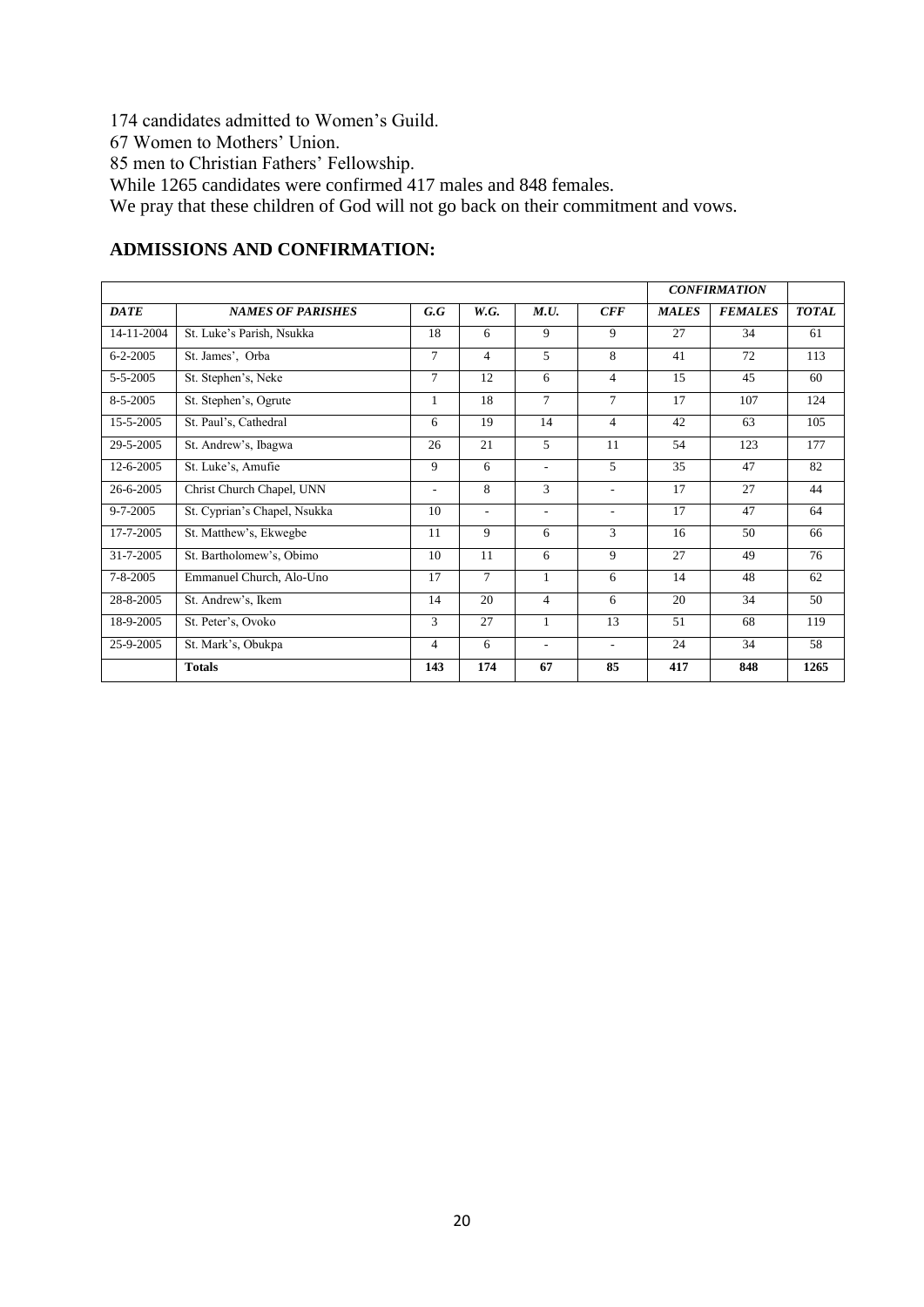# **APPENDIX 1**

# **CHURCH OF NIGERIA (ANGLICAN COMMUNION) STANDING COMMITTEE MEETING HELD AT THE CATHEDRAL CHURCH OF ST. MICHAEL, KADUNA WEDNESDAY, 9TH –FRIDAY, 11TH MARCH, 2005.**

# **Message to the nation**

At the Standing Committee Meeting of the Church of Nigeria (Anglican Communion) deliberating under the them, **"TO OBEY IS BETTER THAN SACRIFIECE"** (1Samuel 15:22), the Church through the Standing Committee with the Most Rev. Peter j. Akinola, CON, DD, Primate of All Nigeria presiding, has the following message:

# **PREAMBLE:**

The Church thanks the Kaduna state Governor, Alhaji Ahmed Mohammed Makarfi, Deputy Governor, Engr. Stephen Shekari, and the good people of Kaduna State, for their goodwill hospitality to the Meeting.

# **COMMENDATION OF THE STATE GOVERNMENT:**

The Church observes with delight the good effort of the Kaduna State Government in the following area:

- Commitment to ensuring that all residents in the State are treated in the spirit of equity, justice and fair play as Nigerians, state of origin and/or religious persuasion notwithstanding. The Church hereby encourages all other States to emulate the commendable posture of the Kaduna State Government.

# **THE NATIONAL POLITICAL REFORM CONFERENCE:**

The Church commends the effort of the Federal Government in the following area:

In listening to the various agitations of the masses for a national forum where to air their views on the future of Nigeria. The National Political Reform Conference is, therefore, a right step that may launch Nigeria into a truly just society. The Church, therefore, calls on Conference Delegates to be painstaking and dispassionate in deliberating on all issues especially those of national importance that will enhance unity, peace and justice in Nigeria.

# **YEAR 2005 NATIONAL CENSUS:**

The Church notes the effort to date of the Federal Government on plans for the Year 2005 National Census. The Church is, however, concerned that all Census exercises since 1973 appear plagued with disputable figures. Consequently, the results seemed not to have been given due publicity. Therefore, the Federal Government is hereby called upon to come up with clear guidelines and principles that will lead to publishing the results of the Census for effective usage in governance. Furthermore, every effort should be made to capture comprehensive data on every citizen (e.g state of origin, religions, place of normal domicile, date and place of birth, etc).

# **THE TSUNAMI DISASTER RELIEF PROGRAMME:**

The Church commends the Federal Government on its relief efforts to the Tsunami Disaster victims while calling on all who can, to assist further with relief items (gifts – in kind and cash). In addition, periodic/occasional ecumenical services should be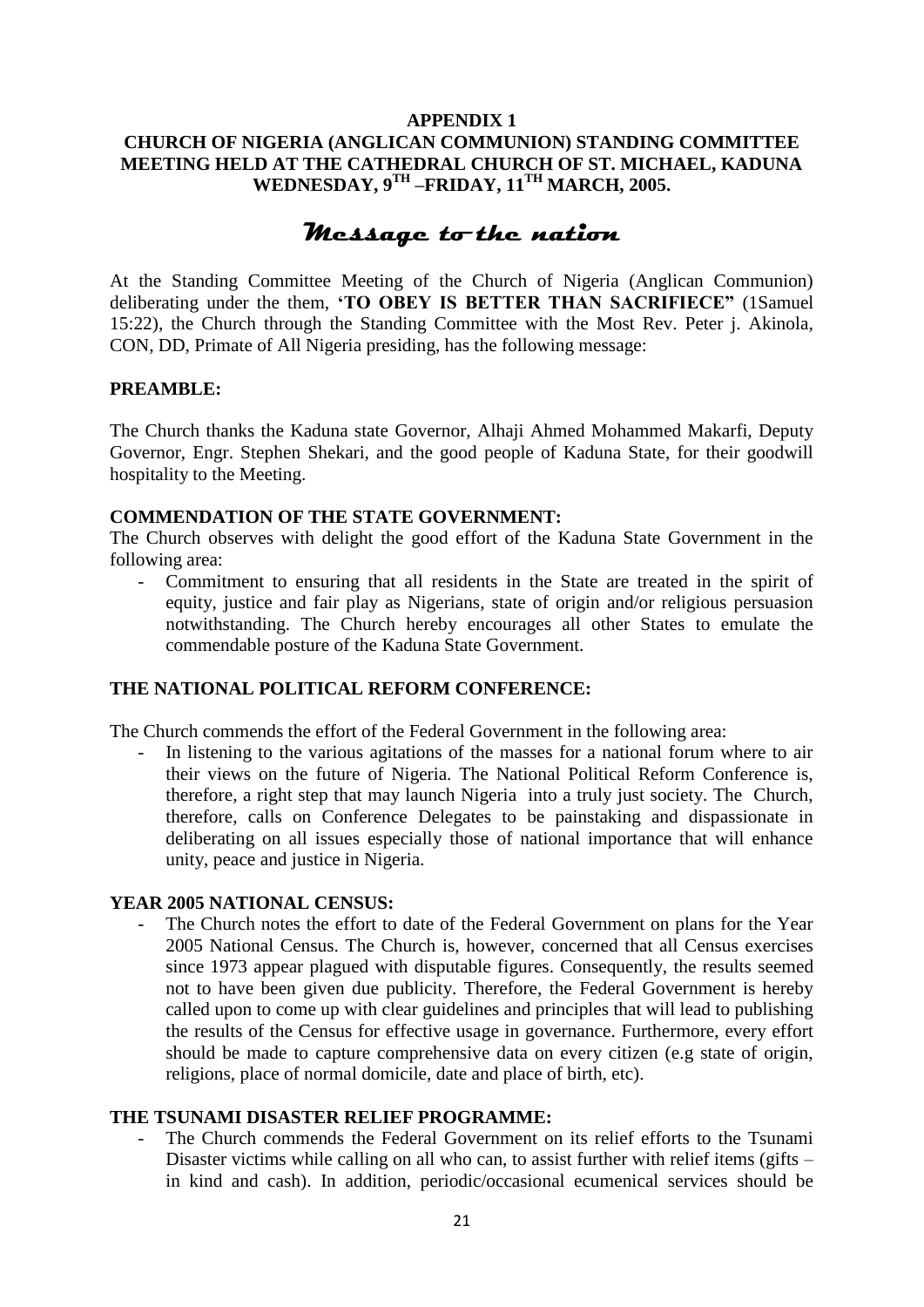organized at the national level to raise funds and materials for victims of disasters within and outside Nigeria.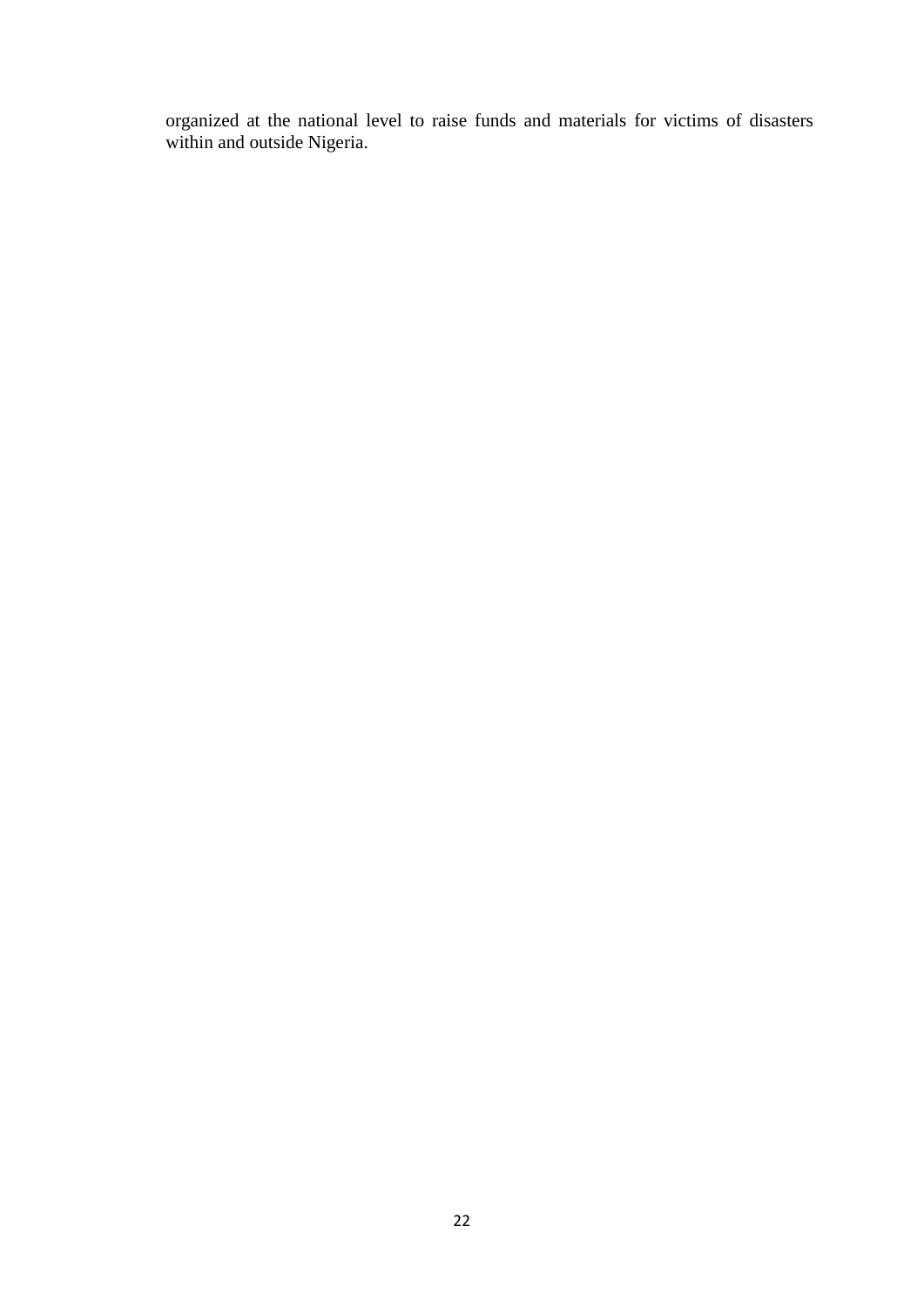# **APPENDIX II**

# **CHURCH OF NIGERIA (ANGLICAN COMMUNION) STANDING COMMITTEE MEETING HELD AT THE CATHEDRAL CHURCH OF ST. MICHAEL, KADUNA WEDNESDAY, 9TH –FRIDAY, 11TH MARCH, 2005.**

# **Message to the Nation:**

# **NATIONAL IDENTITY CARD**

The Church observes that the identity Cards have not yet been fully released, and advises the Government to reconsider the whole issue, bearing in mind the discoveries of other nations that have been using this for years.

# **TRANSPARENCY IN GOVERNANCE/LEADERSHIP:**

The Church observes with worry that some people in leadership positions, from the Federal, State and Local Government levels constitute themselves into machines that block good governance, and calls on the Federal Government to note that war on corruption will be won when corrupt leaders and officers found guilty of these offences are brought to book.

The Church notes with dismay that the statutory allocation from the Federal Government to Local Government in Nigeria meant for development of rural communities have not been judiciously utilized.

The survival of democracy is based on the rule of law. The Church, therefore, calls on all tiers of Government to respect the rule of law by obeying all court orders.

# **HUMAN TRAFFICKING AND DEGRADATION OF HUMAN DIGNITY:**

The Church has observed with shock the rate at which human trafficking thrives in the society and calls on the Federal Government to put in place every necessary machinery that can checkmate this evil trade, which has not respect for human life and degrades human dignity.

# **THE PLOLICE MORAL INTEGRITY:**

The Church commends the effort of the Federal Government at sustaining the war against extortion of money and other police excesses, which are yielding dividends and notes with delight the zeal of the Acting Inspector General of Police, Mr. Sunday Ehindero in this regard in repositioning Nigeria Police.

The Church recommends to the Nigeria Police that standard educational qualification of at least a first university degree at the point of entry (i.e recruitment) must be of necessity to the rank and file of the police; the fear of God coupled with enhanced salary and welfare package, will go a long way to assisting the Police in its moral integrity.

# **RELIGIOUS TOLERANCE:**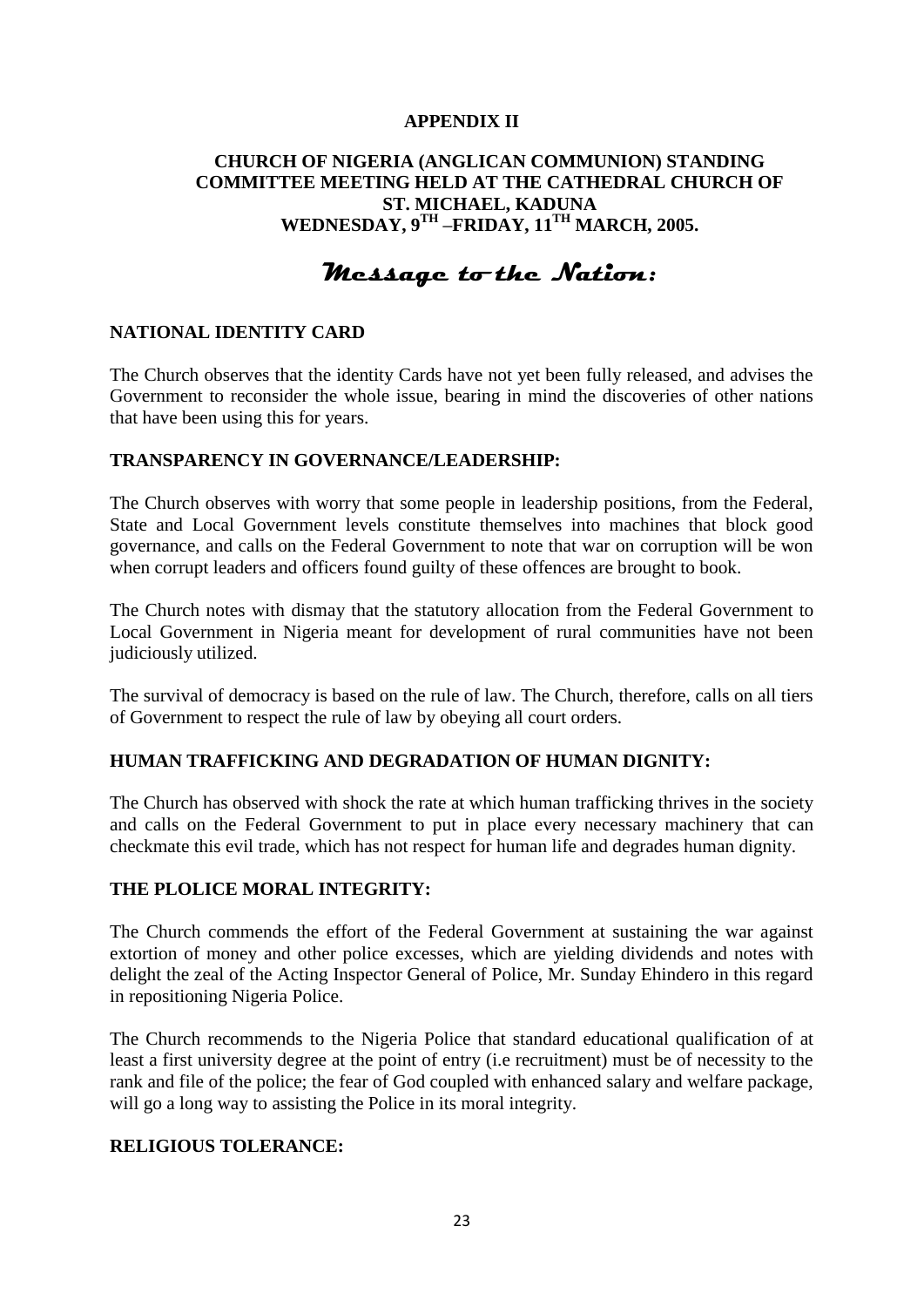We commend Government's efforts in promoting religious harmony and urge all Nigerians to support this laudable programme.

# **INEC AUTONOMY:**

The Government is urged to promote and ensure the autonomy of INEC for objective an acceptable result.

# **CHRISTIAN ORTHODOXY IN DOCTRINE AND MORALS:**

The Church commends the Anglican Primates' Meeting for standing up for Orthodoxy in Church faith and morals by suspending ECUSA and Canada, and prays that this action will bring genuine repentance on ECUSA and Canada.

# **HUMAN TRAFFICKING/DEGRADATION OF HUMAN DIGNITY**:

The Church observes with shock the rate at which human trafficking thrives in our society, and calls on the Federal Government to put necessary machinery in place to check this evil trade which has no respect for human life and degrades human dignity.

# **RELIGIOUS TOLERANCE/INTOLERANCE:**

The Church commends Government efforts so far in promoting religious harmony and urges all Nigerians to support this effort of the Government because the existence of some evidence of intolerance among some religious groups towards others put to question the sincerity of such people. The Church, therefore, calls on the Government note to relent in its efforts at ensuring religions dialogues, not just among religious bodies but also among Youths and Schools and Colleges for effective and lasting religious tolerance.

# **INCE AUTONOMY:**

The Church believes that INEC autonomy is a good thing and encourages the government to promote policies that will ensure the autonomy of INEC for a more objective electoral result.

# **CHRISTIAN ORTHODOXY IN DOCTRINE AND MORALS:**

The Church commends the Anglican Primates' Meeting for standing up for Orthodoxy in Christian faith and morals by asking ECUSA and the Church in Canada to withdraw from Anglican Communion Meetings, a move which has effectively suspended ECUSA and the Church in Canada over their stance on human sexuality; and praying that this action will bring genuine repentance on the part of the erring Churches.

# **NEPA:**

The Church commends the effort of the Government to sustain a steady gas and fuel pump price, but frowns at the erratic nature of NEPA distribution in many areas making many to spend heavily out of their pockets to get power from their private generators. The Church calls on the Government look into this problem because modern development has everything to do with steady and affordable electricity supply.

# **UNIVERSITY HOSTEL:**

The Church commends the courage of the Government to bring to a halt the services of the operators of Toll Gates across the nation, and calls on the Government in the same vein to revisit the issue of privatization of University Students" Hostels in order to reduce the risk in hiking costs of hostel accommodation.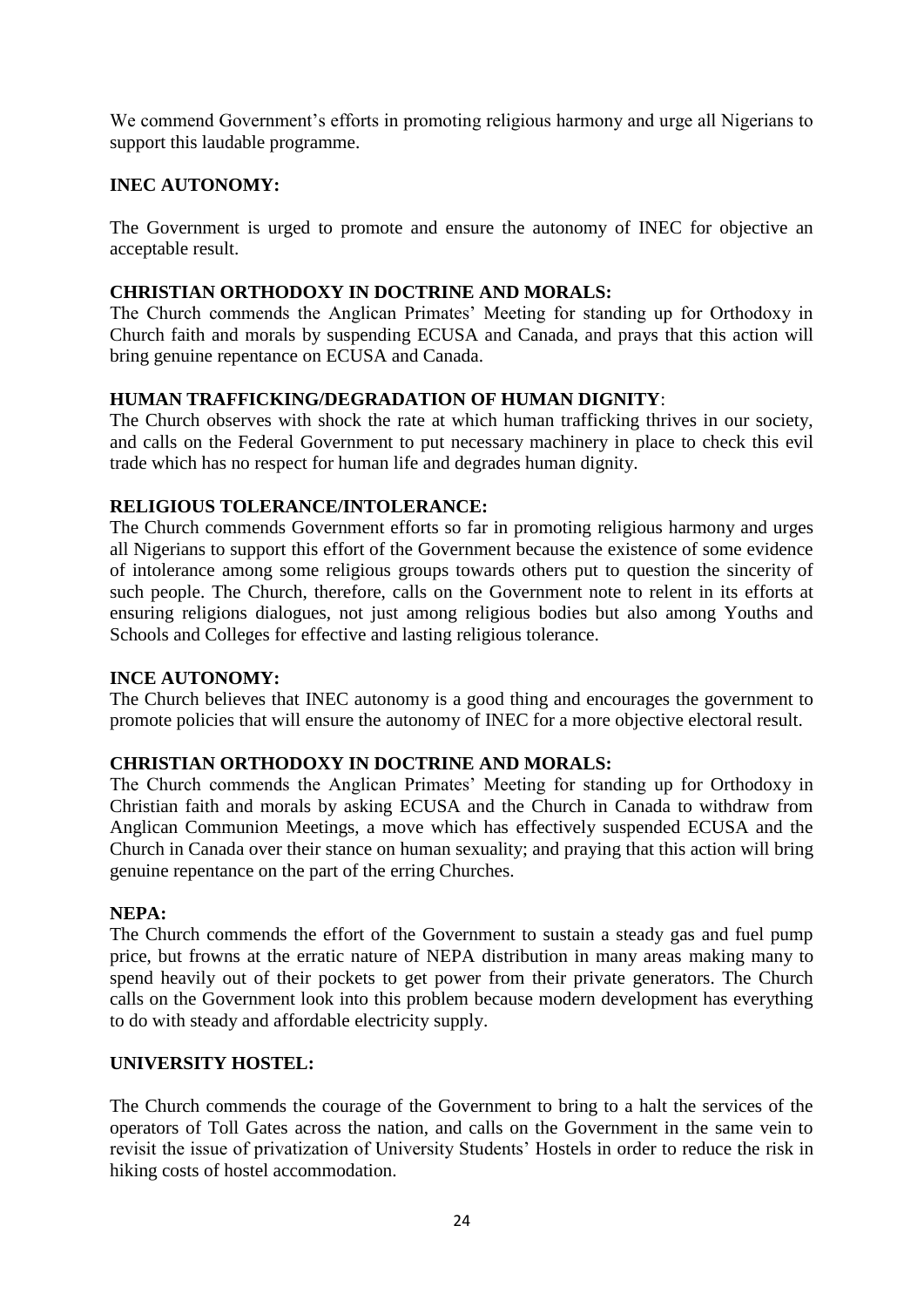# **ALEX IBRU – A NIGERIAN PHILANTHROPIST:**

The Church notes with deep satisfaction and appreciation the magnanimity of Mr. Alex Ibru in donating a multi-million Naira Retreat Contre (**Ibru Centre)** to the Church and calls on all Nigerians to remember to use their materials endowments for the promotion of God"s work and assistance of the less privileged in the society.

# **APPENDIX III CHURCH OF NIGERIA (ANGLICAN COMMUNION) STANDING COMMITTEE MEETING HELD AT THE CATHEDRAL CHURCH OF ST. MICHAEL, KADUNA WEDNESDAY, 9TH –FRIDAY, 11TH MARCH, 2005.**

# **Pastoral Letter to the Church:**

# *Our beloved people of God,*

The Standing Committee brings you greetings of love, peace and joy of our Lord and Saviour Jesus Christ, from its meeting here in Kaduna. A number of events, some pleasant and memorable, and some others unpleasant, have occurred since we met last in Enugu in all things, we thank God for life and health, and we glorify His name. The Standing Committee focused on "**TO OBEY IS BETTER THAN SACRIFICE"** (1 Samuel 15:22).

After many years of fruitful ministry, Samuel was growing old. He, therefore, appointed his sons in his place as judges over Israel. Sons proved to be unfaithful and disappointing, leading Israel to request for a king as was the case with the surrounding nations. Saul was thus appointed and made king, but his performance turned out to be disastrous. Saul failed to carry out to the letter, the Lords" command to destroy Amalek. That failure of Saul attracted these worlds from Samuel to Saul ... "To Obey is better than Sacrifice'. With these opening words, we come face to face with daily choice in our lives as individuals, families, congregations, people and nations, whether to obey God or our own selfish desires, Examples of these situations that decide our choice of God or self, abound and a few examples will suffice:

- i. Church of Nigeria has the mission with **Vision 1-1-3.** We need to approach this with the spirit of obedience for fruitful results.
- ii. Church of Nigeria has the mission fund tagged, "**Endowment Fund".** The spirit of attaining its goals is obedience to the letter

The Church of Nigeria (Anglican Communion) has a choice to either given leadership to the Church in Africa or to carry on only with our own domestic mission agenda. We under God, chose the former resulting in the first **African Anglican Bishops" Conference (AABC)**  between October 25 and November 1, 2004 in Lagos, which was a huge success. This obedience brought honour to God.

Bear in mind that obedience always has its sacrifices along the path, which should not be underrated. AABC was successfully hosted but it cost money of varying amounts from the Diocese, with some Dioceses, bearing somewhat heavy burden more than others. But together